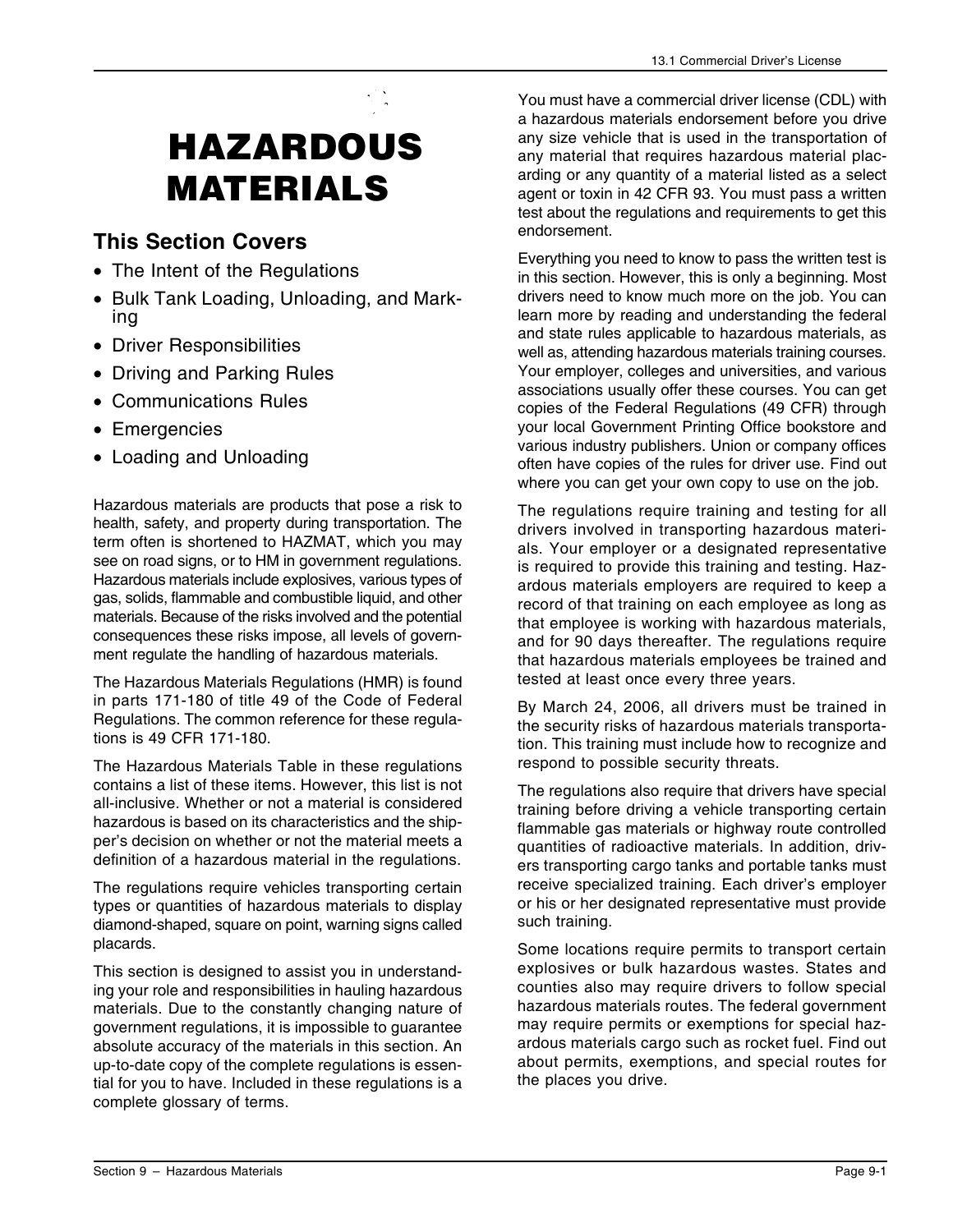# **9.1 – The Intent of the Regulations**

## **9.1.1 – Contain the Material**

Transporting hazardous materials can be risky. The regulations are intended to protect you, those around you, and the environment. They tell shippers how to package the materials safely and drivers how to load, transport, and unload the material. These are called "containment rules."

## **9.1.2 – Communicate the Risk**

To communicate the risk, shippers must warn drivers and others about the material's hazards. The regulations require shippers to put hazard warning labels on packages, provide proper shipping papers, emergency response information, and placards. These steps communicate the hazard to the shipper, the carrier, and the driver.

## **9.1.3 – Assure Safe Drivers and Equipment**

In order to get a hazardous materials endorsement on a CDL, you must pass a written test about transporting hazardous materials. To pass the test, you must know how to:

- Identify what are hazardous materials.
- Safely load shipments.
- Properly placard your vehicle in accordance with the rules.
- Safely transport shipments.

Learn the rules and follow them. Following the rules reduces the risk of injury from hazardous materials. Taking shortcuts by breaking rules is unsafe. Rule breakers can be fined and put in jail.

Inspect your vehicle before and during each trip. Law enforcement officers may stop and inspect your vehicle. When stopped, they may check your shipping papers, vehicle placards, and the hazardous materials endorsement on your driver license, and your knowledge of hazardous materials.

## **9.2 – Hazardous Materials Transportation — Who Does What**

## **9.2.1 – The Shipper**

- Sends products from one place to another by truck, rail, vessel, or airplane.
- Uses the hazardous materials regulations to determine the product's:
- Proper shipping name.
- Hazard class.
- Identification number.
- Packing group.
- Correct packaging.
- Correct label and markings.
- Correct placards.
- Must package, mark, and label the materials; prepare shipping papers; provide emergency response information; and supply placards.
- Certify on the shipping paper that the shipment has been prepared according to the rules (unless you are pulling cargo tanks supplied by you or your employer).

## **9.2.2 – The Carrier**

- Takes the shipment from the shipper to its destination.
- Prior to transportation, checks that the shipper correctly described, marked, labeled, and otherwise prepared the shipment for transportation.
- Refuses improper shipments.
- Reports accidents and incidents involving hazardous materials to the proper government agency.

## **9.2.3 – The Driver**

- Makes sure the shipper has identified, marked, and labeled the hazardous materials properly.
- Refuses leaking packages and shipments.
- Placards vehicle when loading, if required.
- Safely transports the shipment without delay.
- Follows all special rules about transporting hazardous materials.
- Keeps hazardous materials shipping papers and emergency response information in the proper place.

# **9.3 – Communication Rules**

## **9.3.1 – Definitions**

Some words and phrases have special meanings when talking about hazardous materials. Some of these may differ from meanings you are used to. The words and phrases in this section may be on your test. The meanings of other important words are in the glossary at the end of Section 9.

A material's hazard class reflects the risks associated with it. There are nine different hazard classes. The types of materials included in these nine classes are in Figure 9.1.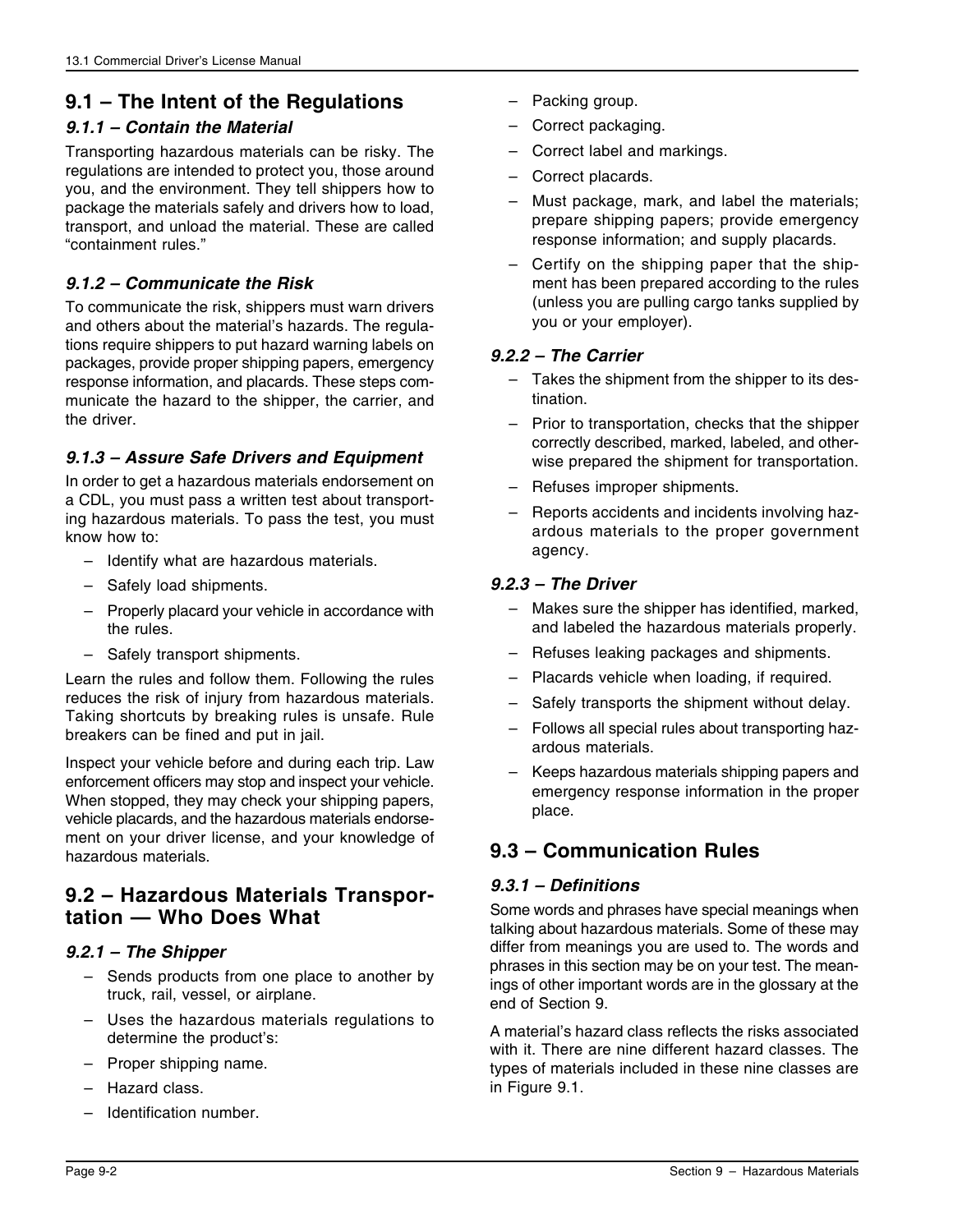|              | <b>Hazardous Materials Table</b> |                                                         |                                                    |  |  |  |  |
|--------------|----------------------------------|---------------------------------------------------------|----------------------------------------------------|--|--|--|--|
| <b>Class</b> | Division                         | <b>Name of Class</b><br>or Division                     | <b>Examples</b>                                    |  |  |  |  |
|              | 1.1                              | <b>Mass Explosives</b>                                  | Dynamite                                           |  |  |  |  |
|              | 1.2                              | <b>Projection Hazards</b>                               | Flares                                             |  |  |  |  |
| 1            | 1.3                              | <b>Mass Fire Hazards</b>                                | Display Fireworks                                  |  |  |  |  |
|              | 1.4                              | Very Insensitive                                        | Ammunition                                         |  |  |  |  |
|              | 1.5                              | <b>Extreme Insensitive</b>                              | <b>Blasting Agents</b><br><b>Explosive Devices</b> |  |  |  |  |
|              | 2.1                              | <b>Flammable Gases</b>                                  | Propane                                            |  |  |  |  |
|              | 2.2                              | Non-Flammable                                           | Helium                                             |  |  |  |  |
| 2            | 2.3                              | Gases                                                   | Fluorine, Compressed                               |  |  |  |  |
|              |                                  | Poisonous/Toxic<br>Gases                                |                                                    |  |  |  |  |
| 3            |                                  | Flammable Liquids                                       | Gasoline                                           |  |  |  |  |
|              | 4.1                              | <b>Flammable Gases</b>                                  | Ammonium Picrate, Wetted                           |  |  |  |  |
|              | 4.2                              | Spontaneously                                           | <b>White Phosphorus</b>                            |  |  |  |  |
| 4            | 4.3                              | Combustible                                             | Sodium                                             |  |  |  |  |
|              |                                  | Spontaneously<br>Combustible<br>When Wet                |                                                    |  |  |  |  |
|              | 5.1                              | Oxidizers                                               | <b>Ammonium Nitrate</b>                            |  |  |  |  |
| 5            | 5.2                              | <b>Organic Peroxides</b>                                | Methyl Ethyl Ketone<br>Peroxide                    |  |  |  |  |
|              | 6.1                              | Poison (Toxic                                           | Potassium Cyanide                                  |  |  |  |  |
| 6            | 6.2                              | Material)                                               | <b>Anthrax Virus</b>                               |  |  |  |  |
|              |                                  | Infectious<br>Substances                                |                                                    |  |  |  |  |
| 7            | -                                | Radioactive                                             | Uranium                                            |  |  |  |  |
| 8            |                                  | Corrosives                                              | <b>Battery Fluid</b>                               |  |  |  |  |
| 9            |                                  | Miscellaneous<br><b>Hazardous Materials</b>             | Polychlorinated Biphenyls<br>(PCB)                 |  |  |  |  |
| e            | $\overline{a}$                   | ORM-D (Other<br><b>Regulated Material-</b><br>Domestic) | Food Flavorings, Medicines                         |  |  |  |  |
|              |                                  | Combustible Liquids                                     | Fuel Oil                                           |  |  |  |  |

| Figure 9.1 |  |
|------------|--|
|------------|--|

A shipping paper describes the hazardous materials being transported. Shipping orders, bills of lading, and manifests are all shipping papers. Figure 9.6 shows an example shipping paper.

After an accident or hazardous materials spill or leak, you may be injured and unable to communicate the hazards of the materials you are transporting. Firefighters and police can prevent or reduce the amount of damage or injury at the scene if they know what hazardous materials are being carried. Your life, and the lives of others, may depend on quickly locating the hazardous materials shipping papers. For that reason the rules require:

- Shippers to describe hazardous materials correctly and include an emergency response telephone number on shipping papers.
- Carriers and drivers to put tabs on hazardous materials shipping papers, or keep them on top of other shipping papers and keep the required emergency response information with the shipping papers.
- Drivers to keep hazardous materials shipping papers:
	- In a pouch on the driver's door, or
	- In clear view within immediate reach while the seat belt is fastened while driving, or
	- On the driver's seat when out of the vehicle.

# **9.3.2 – Package Labels**

Shippers put diamond-shaped hazard warning labels on most hazardous materials packages. These labels inform others of the hazard. If the diamond label won't fit on the package, shippers may put the label on a tag securely attached to the package. For example, compressed gas cylinders that will not hold a label will have tags or decals. Labels look like the examples in Figure 9.2.



**Examples of HAZMAT Labels. Figure 9.2** 

# **9.3.3 – Lists of Regulated Products**

**Placards.** Placards are used to warn others of hazardous materials. Placards are signs put on the outside of a vehicle and on bulk packages, which identify the hazard class of the cargo. A placarded vehicle must have at least four identical placards. They are put on the front, rear, and both sides of the vehicle. See Figure 9.3. Placards must be readable from all four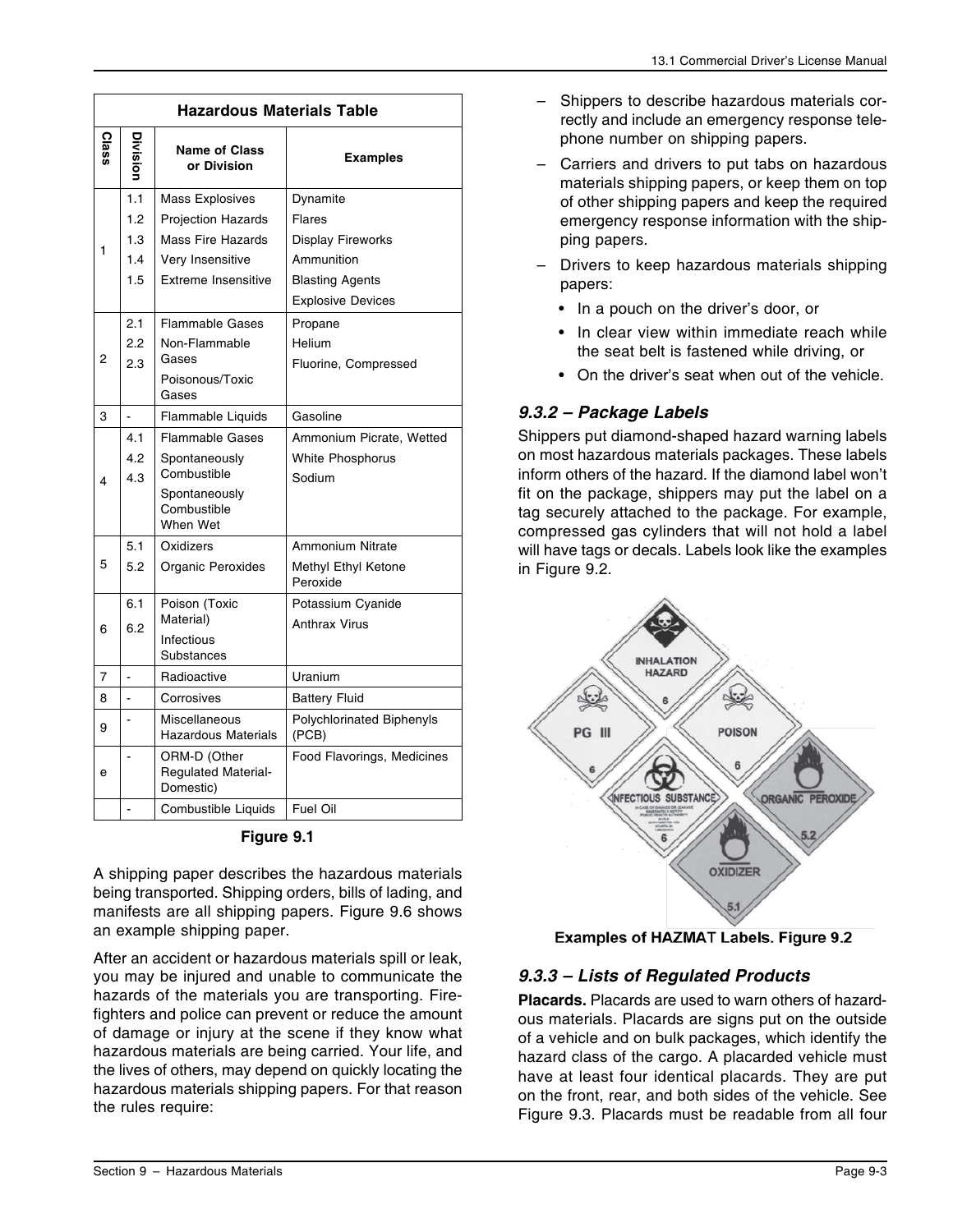directions. They are at least 10 3/4 inches square, square-on-point, in a diamond shape. Cargo tanks and other bulk packaging display the identification number of their contents on placards or orange panels or white square-on-point displays that are the same size as placards.



**Examples of HAZMAT Placards. Figure 9.3** 

Identification numbers are a four-digit code used by first responders to identify hazardous materials. An identification number may be used to identify more than one chemical. The letters "NA or "UN" will precede the identification number. The United States Department of Transportation's Emergency Response Guidebook (ERG) identifies the chemicals all identification numbers are assigned to.

There are three main lists used by shippers, carriers, and drivers when trying to identify hazardous materials. Before transporting a material, look for its name on three lists. Some materials are on all lists, others on only one. Always check the following lists:

- Section 172.101, the Hazardous Materials Table.
- Appendix A to Section 172.101, the List of Hazardous Substances and Reportable Quantities.
- Appendix B to Section 172.101, the List of Marine Pollutants.

**The Hazardous Materials Table.** Figure 9.4 shows part of the Hazardous Materials Table. Column 1 tells which shipping mode(s) the entry affects and other information concerning the shipping description. The next five columns show each material's shipping name, hazard class or division, identification number, packaging group, and required labels.

Six different symbols may appear in Column 1 of the table.

- (+) Shows the proper shipping name, hazard class, and packing group to use, even if the material doesn't meet the hazard class definition.
- (A) Means the hazardous material described in Column 2 is subject to the HMR only when offered or intended for transport by air unless it is a hazardous substance or hazardous waste.
- (W) Means the hazardous material described in Column 2 is subject to the HMR only when offered or intended for transportation by water unless it is a hazardous substance, hazardous waste, or marine pollutant.
- (D) Means the proper shipping name is appropriate for describing materials for domestic transportation, but may not be proper for international transportation.
- (I) Identifies a proper shipping name that is used to describe materials in international transportation. A different shipping name may be used when only domestic transportation is involved.
- (G) Means this hazardous material described in Column 2 is a generic shipping name. A generic shipping name must be accompanied by a technical name on the shipping paper. A technical name is a specific chemical that makes the product hazardous.

Column 2 lists the proper shipping names and descriptions of regulated materials. Entries are in alphabetical order so you can more quickly find the right entry. The table shows proper shipping names in regular type. The shipping paper must show proper shipping names. Names shown in italics are not proper shipping names.

Column 3 shows a material's hazard class or division, or the entry "Forbidden." Never transport a "Forbidden" material. You placard shipments based on the quantity and hazard class. You can decide which placards to use if you know these three things:

- Material's hazard class.
- Amount being shipped.
- Amount of all hazardous materials of all classes on your vehicle.

Column 4 lists the identification number for each proper shipping name. Identification numbers are preceded by the letters "UN" or "NA." The letters "NA" are associated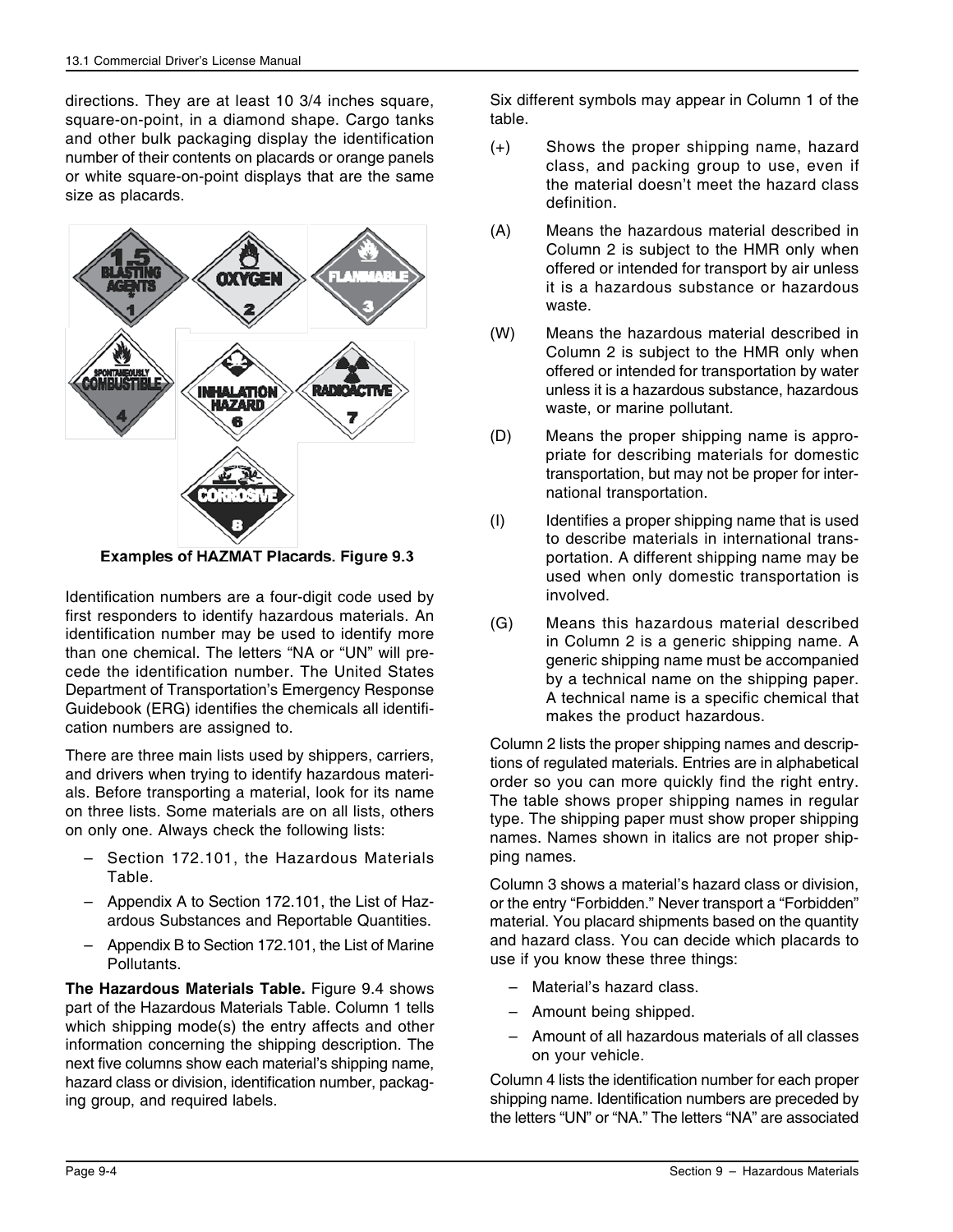|         | 49 CFR 172.101 Hazardous Materials Table                                                                         |        |        |                |                         |                 |                      |             |      |
|---------|------------------------------------------------------------------------------------------------------------------|--------|--------|----------------|-------------------------|-----------------|----------------------|-------------|------|
|         | <b>Hazardous Materials</b>                                                                                       | Hazard |        |                |                         | Special         | Packaging (173. ***) |             |      |
| Symbols | Identification<br>Description & Proper<br>Class or<br><b>Numbers</b><br><b>Division</b><br><b>Shipping Names</b> |        | PG     | Label<br>Codes | Provisions<br>(172.1010 | Exceptions      | Non<br><b>Bulk</b>   | <b>Bulk</b> |      |
| (1)     | (2)                                                                                                              | (3)    | (4)    | (5)            | (6)                     | (7)             | (8A)                 | (BB)        | (8C) |
| A       | Acetaldehyde ammonia                                                                                             | 9      | UN1841 | Ш              | 9                       | <b>IB8. IP6</b> | 155                  | 204         | 240  |

| Figure 9.4 |
|------------|
|------------|

| Appendix A to 49 CFR 172<br>List of Hazardous Substances and Reportable Quantities |                                                                   |                                                    |  |  |  |  |
|------------------------------------------------------------------------------------|-------------------------------------------------------------------|----------------------------------------------------|--|--|--|--|
| <b>Hazardous Substances</b>                                                        | <b>Synonyms</b>                                                   | <b>Reportable Quantity (RQ) Pounds (Kilograms)</b> |  |  |  |  |
| Phenyl mercaptan @                                                                 | Benzinethiol, Thiophenol                                          | 100 (45.4)                                         |  |  |  |  |
| Phenylmercuric acetate                                                             | Mercury, (acetato-0) phenyl                                       | 100 (45.4)                                         |  |  |  |  |
| N-Phenylthiourea Phorate                                                           | Thiourea, phenyl                                                  | 100 (45.4)                                         |  |  |  |  |
| Phosgene                                                                           | Phosphorodithioic acid, O,O-diethyl<br>S-(ethylthio), methylester | 10(4.54)                                           |  |  |  |  |
| Phosphine                                                                          | Carbonyl chloride                                                 | 10 $(4.54)$ *                                      |  |  |  |  |
| Phosphoric acid                                                                    | Hydrogen Phosphide                                                | 100 (45.4)                                         |  |  |  |  |
| Phosphoric acid, diethyl                                                           |                                                                   | 5000 (2270)                                        |  |  |  |  |
| 4-nitrophenyl ester                                                                | Diethyl-p nitrophenyl phosphate                                   | 100 (45.4)                                         |  |  |  |  |
| Phosphoric acid, lead salt<br>Lead phosphate                                       |                                                                   | 1(.454)                                            |  |  |  |  |
| * Spills of 10 pounds or more must be reported.                                    |                                                                   |                                                    |  |  |  |  |

#### **Figure 9.5**

with proper shipping names that are only used within the United States and to and from Canada. The identification number must appear on the shipping paper as part of the shipping description and also appear on the package. It also must appear on cargo tanks and other bulk packaging. Police and firefighters use this number to quickly identify the hazardous materials.

Column 5 shows the packing group (in Roman numeral) assigned to a material.

Column 6 shows the hazard warning label(s) shippers must put on packages of hazardous materials. Some products require use of more than one label due to a dual hazard being present. No label is needed where the table shows the word NONE.

Column 7 lists the additional (special) provisions that apply to this material. When there is an entry in this column, you must refer to the federal regulations for

specific information. The numbers 1-6 in this column mean the hazardous material is a poison inhalation hazard (PIH). PIH materials have special requirements for shipping papers, marking, and placards.

Column 8 is a three-part column showing the section numbers covering the packaging requirements for each hazardous material.

**NOTE:** Columns 9 and 10 do not apply to transportation by highway.

**Appendix A to 49 CFR 172.101 - The List of Hazardous Substances and Reportable Quantities.** The DOT and the EPA want to know about spills of hazardous substances. They are named in the List of Hazardous Substances and Reportable Quantities. See Figure 9.5. Column 3 of the list shows each product's reportable quantity (RQ). When these materials are being transported in a reportable quantity or greater in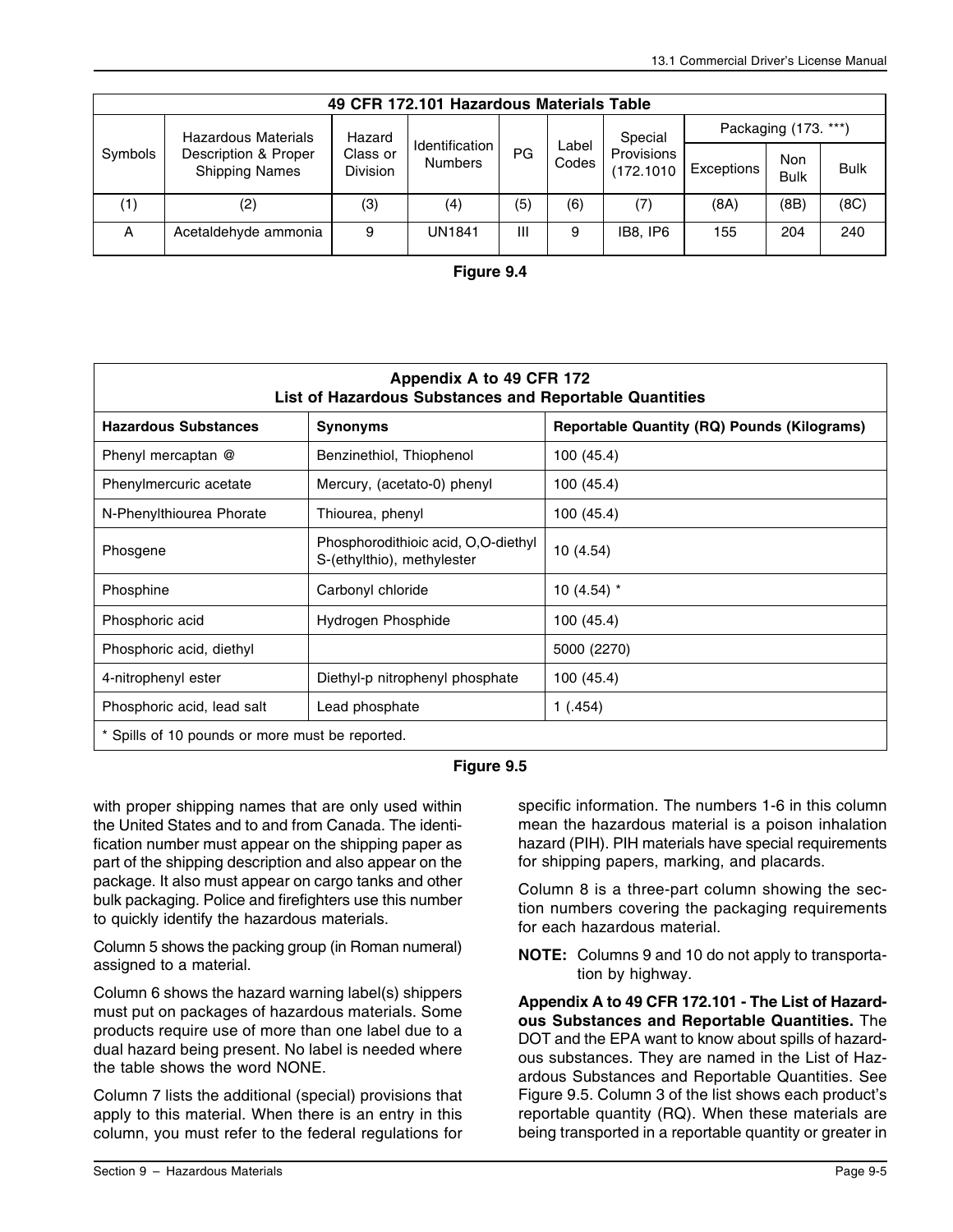one package, the shipper displays the letters RQ on the shipping paper and package. The letters RQ may appear before or after the basic description. You or your employer must report any spill of these materials, which occurs in a reportable quantity.

If the words INHALATION HAZARD appear on the shipping paper or package, the rules require display of the POISON INHALATION HAZARD or POISON GAS placards, as appropriate. These placards must be used in addition to other placards, which may be required by the product's hazard class. Always display the hazard class placard and the POISON INHALA-TION HAZARD placard, even for small amounts.

#### **Appendix B to 49 CFR 172.101 - Marine Pollutants**

Appendix B is a listing of chemicals that are toxic to marine life. For highway transportation, this list is only used for chemicals in a container with a capacity of 119 gallons or more without a placard or label as specified by the HMR.

Any bulk packages of a Marine Pollutant must display the Marine Pollutant marking (white triangle with a fish and an "X" through the fish). This marking (it is not a placard) must also be displayed on the outside of the vehicle. In addition, a notation must be made on the shipping papers near the description of the material: "Marine Pollutant".

## **9.3.4 – The Shipping Paper**

The shipping paper shown in Figure 9.6 describes a shipment. A shipping paper for hazardous materials must include:

- Page numbers if the shipping paper has more than one page. The first page must tell the total number of pages. For example, "Page 1 of 4".
- A proper shipping description for each hazardous material.
- A shipper's certification, signed by the shipper, saying they prepared the shipment according to the rules.

#### **9.3.5 – The Item Description**

If a shipping paper describes both hazardous and nonhazardous products, the hazardous materials will be either:

- Described first.
- Highlighted in a contrasting color.
- Identified by an "X" placed before the shipping name in a column captioned "HM". The letters "RQ" may be used instead of "X" if a reportable quantity is present in one package.

| <b>Shipping Paper</b>                                                                                                                                                               |                                                           |                                                                                                                                                                                                                                                                                                         |                                                                         |                |
|-------------------------------------------------------------------------------------------------------------------------------------------------------------------------------------|-----------------------------------------------------------|---------------------------------------------------------------------------------------------------------------------------------------------------------------------------------------------------------------------------------------------------------------------------------------------------------|-------------------------------------------------------------------------|----------------|
| TO:                                                                                                                                                                                 | ABC<br>Corporation<br>88 Valley<br>Street<br>Anywhere, VA | <b>FROM:</b>                                                                                                                                                                                                                                                                                            | <b>DEF</b><br>Corporation<br>55<br>Mountain<br>Street<br>Nowhere,<br>CO | Page 1<br>of 1 |
| Quantity                                                                                                                                                                            | ΗМ                                                        |                                                                                                                                                                                                                                                                                                         | <b>Description</b>                                                      | Weight         |
| 1<br>cylinder                                                                                                                                                                       | <b>RQ</b><br>("RQ" means<br>that this is                  | Phosgene, 2.3,<br><b>UN1076</b><br>Poison, Inhalation                                                                                                                                                                                                                                                   |                                                                         | $25$ lbs       |
|                                                                                                                                                                                     | a reportable<br>quantity.)                                | Hazard.<br>Zone A                                                                                                                                                                                                                                                                                       |                                                                         |                |
|                                                                                                                                                                                     |                                                           | (Phosgene is the<br>proper shipping<br>name from Column<br>2 of the Hazardous<br>Materials Table.)<br>(2.3 is the Hazard<br><b>Class from Column</b><br>3 of the Hazardous<br>Materials Table.)<br>(Un1076 is the<br>Identification<br>Number from<br>Column 4 of<br>the Hazardous<br>materials Table.) |                                                                         |                |
| This is to certify that the above named materials are prop-<br>erly classified, described, packaged marked and labeled,<br>and are in proper condition for transportation according |                                                           |                                                                                                                                                                                                                                                                                                         |                                                                         |                |

| Shipper:<br>Per:<br>Date: | DEF<br>Corporation<br>Smith<br>October 15,<br>2003                                   | Carrier:<br>Per:<br>Date: | Safety<br>First |
|---------------------------|--------------------------------------------------------------------------------------|---------------------------|-----------------|
|                           | <b>Special Instructions: 24 hour Emergency Contact, John</b><br>Smith 1-800-555-5555 |                           |                 |

to the applicable regulations of the United States Depart-

ment of Transportation.

#### **Figure 9.6**

The basic description of hazardous materials includes the proper shipping name, hazard class or division, the identification number, and the packing group, if any, in that order. The packing group is displayed in Roman numerals and may be preceded by "PG".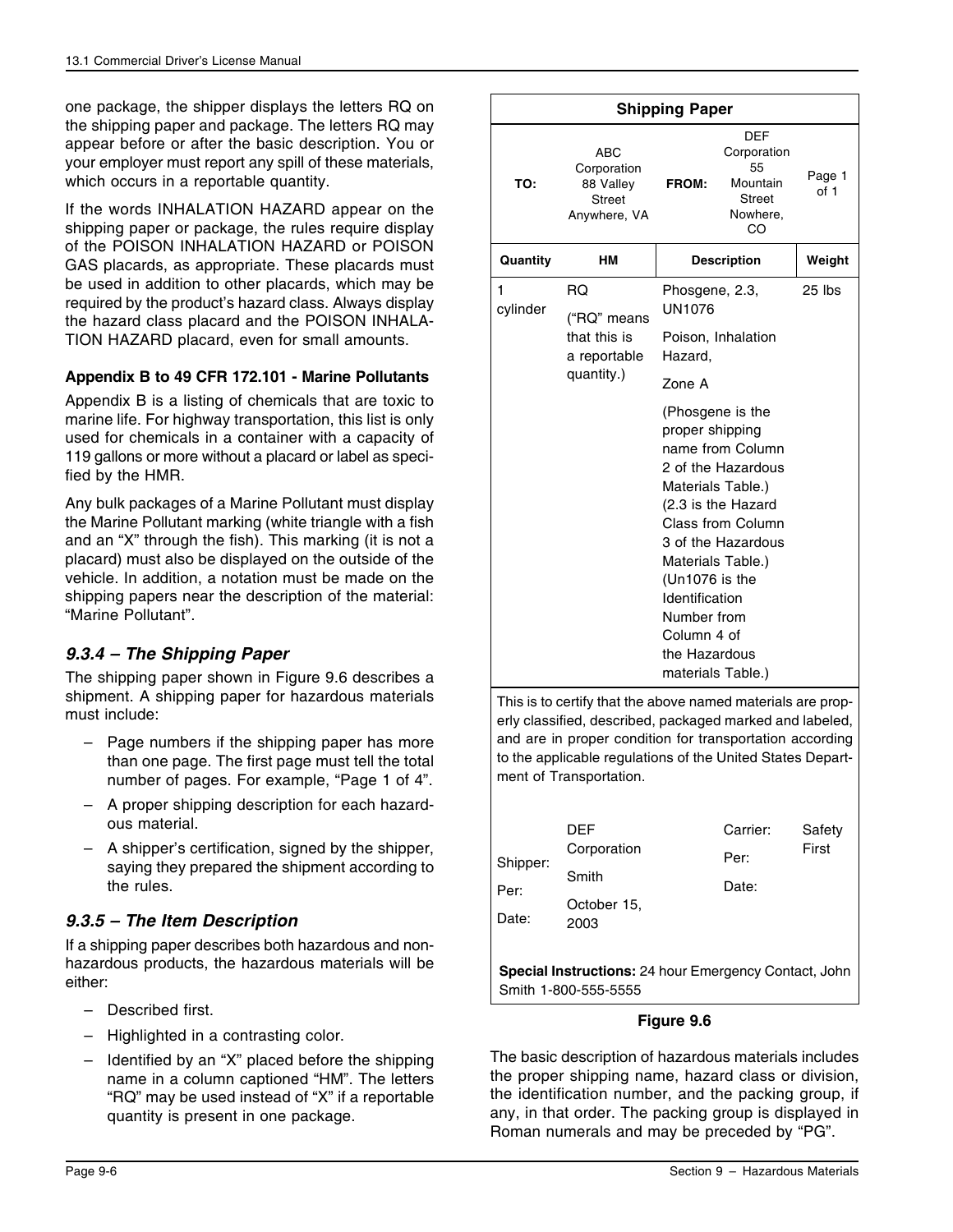Shipping name, hazard class, and identification number must not be abbreviated unless specifically authorized in the hazardous materials regulations. The description must also show:

- The total quantity and unit of measure.
- The letters RQ, if a reportable quantity.
- If the letters RQ appear, the name of the hazardous substance.
- For all materials with the letter "G" (Generic) in Column 1, the technical name of the hazardous material.

Shipping papers also must list an emergency response telephone number. The emergency response telephone number is the responsibility of the shipper. It can be used by emergency responders to obtain information about any hazardous materials involved in a spill or fire. Some hazardous materials do not need a telephone number. You should check the regulations for a listing.

Shippers also must provide emergency response information to the motor carrier for each hazardous material being shipped. The emergency response information must be able to be used away from the motor vehicle and must provide information on how to safely handle incidents involving the material. It must include information on the shipping name of the hazardous materials, risks to health, fire, explosion, and initial methods of handling spills, fires, and leaks of the materials.

Such information can be on the shipping paper or some other document that includes the basic description and technical name of the hazardous material. Or, it may be in a guidance book such as the Emergency Response Guidebook (ERG). Motor carriers may assist shippers by keeping an ERG on each vehicle carrying hazardous materials. The driver must provide the emergency response information to any federal, state, or local authority responding to a hazardous materials incident or investigating one.

Total quantity must appear before or after the basic description. The packaging type and the unit of measurement may be abbreviated. For example:

10 ctns. Paint, 3, UN1263, PG II, 500 lbs.

The shipper of hazardous wastes must put the word WASTE before the proper shipping name of the material on the shipping paper (hazardous waste manifest). For example:

Waste Acetone, 3, UN1090, PG II.

A non-hazardous material may not be described by using a hazard class or an identification number.

### **9.3.6 – Shipper's Certification**

When the shipper packages hazardous materials, he/she certifies that the package has been prepared according to the rules. The signed shipper's certification appears on the original shipping paper. The only exceptions are when a shipper is a private carrier transporting their own product and when the package is provided by the carrier (for example, a cargo tank). Unless a package is clearly unsafe or does not comply with the HMR, you may accept the shipper's certification concerning proper packaging. Some carriers have additional rules about transporting hazardous materials. Follow your employer's rules when accepting shipments.

### **9.3.7 – Package Markings and Labels**

Shippers print required markings directly on the package, an attached label, or tag. An important package marking is the name of the hazardous materials. It is the same name as the one on the shipping paper. The requirements for marking vary by package size and material being transported. When required, the shipper will put the following on the package:

- The name and address of shipper or consignee.
- The hazardous material's shipping name and identification number.
- The labels required.

It is a good idea to compare the shipping paper to the markings and labels. Always make sure that the shipper shows the correct basic description on the shipping paper and verifies that the proper labels are shown on the packages. If you are not familiar with the material, ask the shipper to contact your office.

If rules require it, the shipper will put RQ, MARINE POLLUTANT, BIOHAZARD, HOT, or INHALATION-HAZARD on the package. Packages with liquid containers inside will also have package orientation markings with the arrows pointing in the correct upright direction. The labels used always reflect the hazard class of the product. If a package needs more than one label, the labels will be close together, near the proper shipping name.

## **9.3.8 – Recognizing Hazardous Materials**

Learn to recognize shipments of hazardous materials. To find out if the shipment includes hazardous materials, look at the shipping paper. Does it have:

- An entry with a proper shipping name, hazard class, and identification number?
- A highlighted entry, or one with an X or RQ in the hazardous materials column?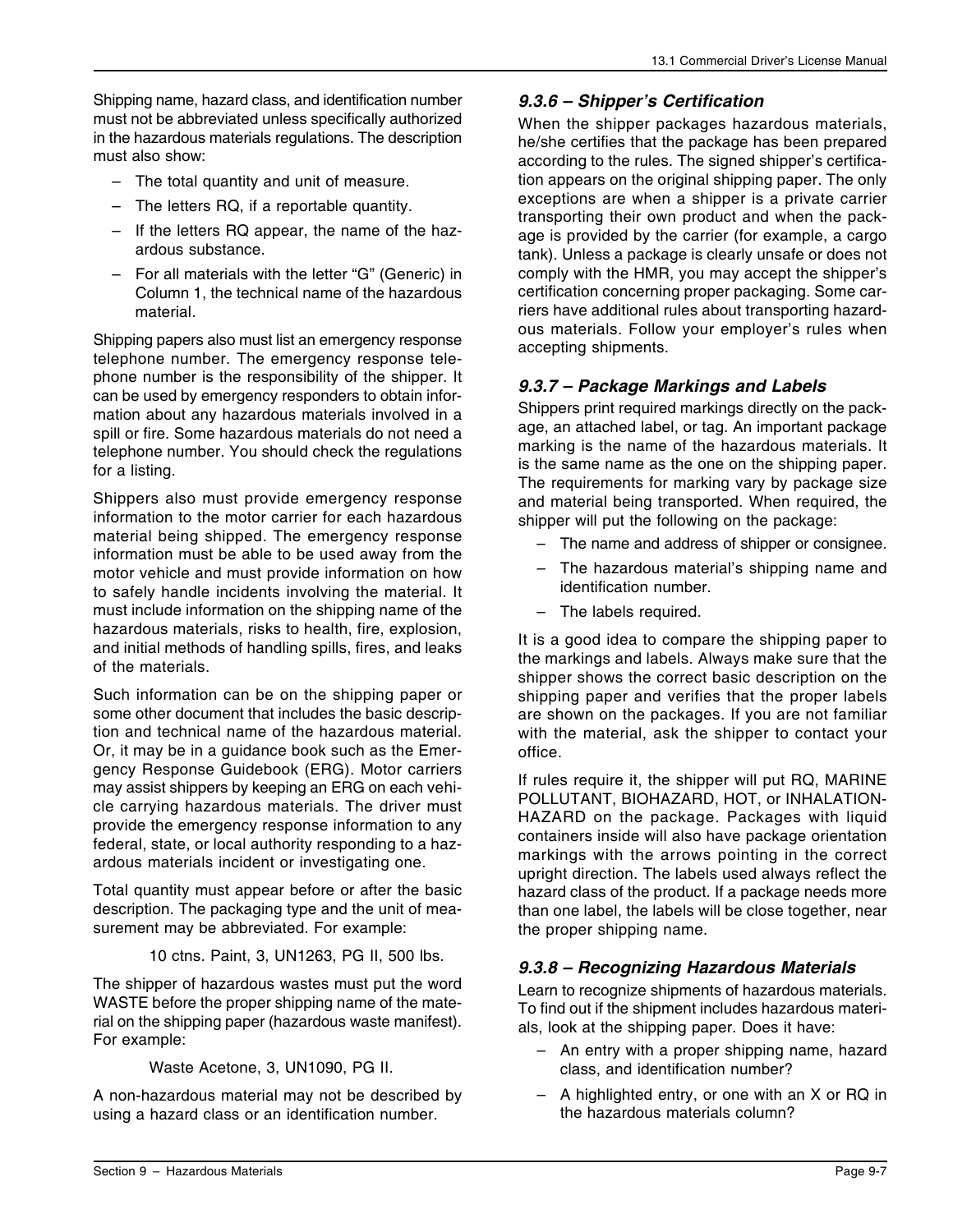Other clues suggesting hazardous materials:

- What business is the shipper in? Paint dealer? Chemical supply? Scientific supply house? Pest control or agricultural supplier? Explosives, munitions, or fireworks dealer?
- Are there tanks with diamond labels or placards on the premises?
- What type of package is being shipped? Cylinders and drums are often used for hazardous materials shipments.
- Is a hazard class label, proper shipping name, or identification number on the package?
- Are there any handling precautions?

#### **9.3.9 – Hazardous Waste Manifest**

When transporting hazardous wastes, you must sign by hand and carry a Uniform Hazardous Waste Manifest. The name and EPA registration number of the shippers, carriers, and destination must appear on the manifest. Shippers must prepare, date, and sign by hand the manifest. Treat the manifest as a shipping paper when transporting the waste. Only give the waste shipment to another registered carrier or disposal/treatment facility. Each carrier transporting the shipment must sign by hand the manifest. After you deliver the shipment, keep your copy of the manifest. Each copy must have all needed signatures and dates, including those of the person to whom you delivered the waste.

#### **9.3.10 – Placarding**

Attach the appropriate placards to the vehicle before you drive it. You are only allowed to move an improperly placarded vehicle during an emergency, in order to protect life or property.

Placards must appear on both sides and both ends of the vehicle. Each placard must be:

- Easily seen from the direction it faces.
- Placed so the words or numbers are level and read from left to right.
- At least three inches away from any other markings.
- Kept clear of attachments or devices such as ladders, doors, and tarpaulins.
- Kept clean and undamaged so that the color, format, and message are easily seen.
- Be affixed to a background of contrasting color.
- The use of "Drive Safely" and other slogans is prohibited.
- The front placard may be on the front of the tractor or the front of the trailer.

To decide which placards to use, you need to know:

- The hazard class of the materials.
- The amount of hazardous materials shipped.
- The total weight of all classes of hazardous materials in your vehicle.

#### **9.3.11 – Placard Tables**

There are two placard tables, Table 1 and Table 2. Table 1 materials must be placarded whenever any amount is transported. See Figure 9.7.

Except for bulk packagings, the hazard classes in Table 2 need placards only if the total amount transported is 1,001 pounds or more including the package. Add the amounts from all shipping papers for all the Table 2 products you have on board. See Figure 9.8.

| <b>Placard Table 1</b>                                                        |                       |  |  |  |  |
|-------------------------------------------------------------------------------|-----------------------|--|--|--|--|
|                                                                               | Any Amount            |  |  |  |  |
| IF YOUR VEHICLE CON-<br><b>TAINS ANY AMOUNT</b><br>OF.                        | PLACARD AS            |  |  |  |  |
| 1.1 Mass Explosives                                                           | Explosives 1.1        |  |  |  |  |
| 1.2 Project Hazards                                                           | Explosives 1.2        |  |  |  |  |
| 1.3 Mass Fire Hazards                                                         | Explosives 1.3        |  |  |  |  |
| 2.3 Poisonous/Toxic Gases                                                     | Poison Gas            |  |  |  |  |
| 4.3 Spontaneously<br>Combustible When Wet                                     | Dangerous When<br>Wet |  |  |  |  |
| 5.2 (Organic Peroxide,<br>Type B, liquid or solid,<br>Temperature controlled) | Organic Peroxide      |  |  |  |  |
| 6.1 (Inhalation hazard zone<br>A & B only)                                    | Poison                |  |  |  |  |
| 7 (Radioactive Yellow III<br>label only)                                      | Radioactive           |  |  |  |  |

#### **Figure 9.7**

You may use DANGEROUS placards instead of separate placards for each Table 2 hazard class when:

- You have 1,001 pounds or more of two or more Table 2 hazard classes, requiring different placards, and
- You have not loaded 2,205 pounds or more of any Table 2 hazard class material at any one place. (You must use the specific placard for this material.)
- The dangerous placard is an option, not a requirement. You can always placard for the materials.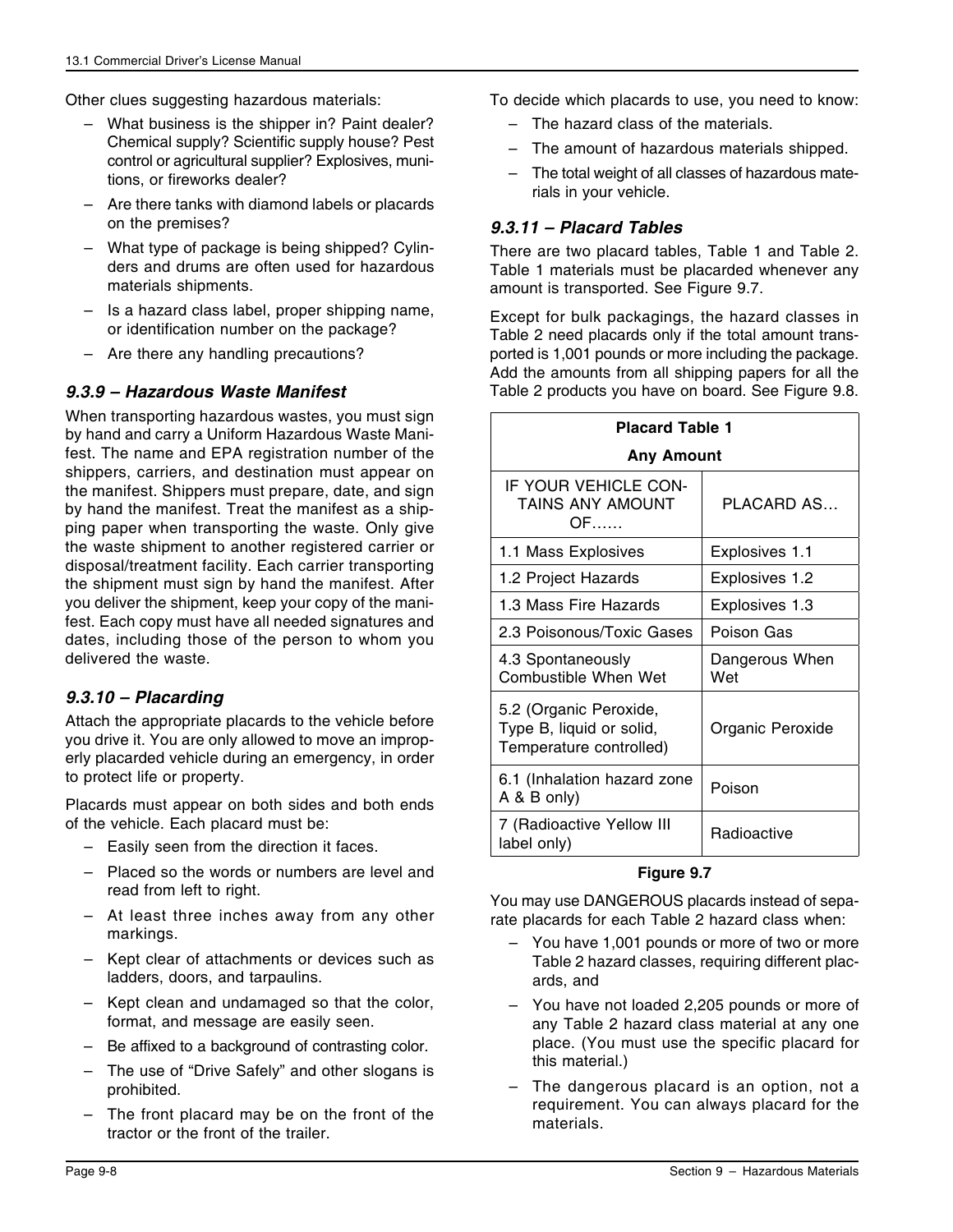If the words INHALATION HAZARD are on the shipping paper or package, you must display POISON GAS or POISON INHALATION placards in addition to any other placards needed by the product's hazard class. The 1,000 pound exception does not apply to these materials.

Materials with a secondary hazard of dangerous when wet must display the DANGEROUS WHEN WET placard in addition to any other placards needed by the product's hazard class. The 1,000-pound exception to placarding does not apply to these materials.

| <b>Placard Table 2</b><br>1,001 Pounds Or More                                                             |                              |  |  |  |
|------------------------------------------------------------------------------------------------------------|------------------------------|--|--|--|
| Category of Material<br>(Hazard class or division<br>number and additional<br>description, as appropriate) | <b>Placard Name</b>          |  |  |  |
| 1.4 Very Insensitive                                                                                       | Explosives 1.4               |  |  |  |
| 1.5 Extreme Insensitive                                                                                    | Explosives 1.5               |  |  |  |
| 1.6                                                                                                        | Explosives 1.6               |  |  |  |
| 2.1 Flammable Gases                                                                                        | Flammable Gas                |  |  |  |
| 2.2 Non- Flammable Gases                                                                                   | Non-Flammable Gas.           |  |  |  |
| 3 Flammable Liquids                                                                                        | Flammable                    |  |  |  |
| Combustible Liquid                                                                                         | Combustible*                 |  |  |  |
| 4.1 Flammable Gases                                                                                        | <b>Flammable Solid</b>       |  |  |  |
| 4.2 Spontaneously<br>Combustible                                                                           | Spontaneously<br>Combustible |  |  |  |
| 5.1 Oxidizers                                                                                              | Oxidizer                     |  |  |  |
| 5.2 (other than organic<br>peroxide, Type B, liquid<br>or solid, Temperature<br>Controlled)                | Organic Peroxide             |  |  |  |
| 6.1 (other than inhalation<br>hazard zone A or B)                                                          | Poison                       |  |  |  |
| 6.2 Infectious Substances                                                                                  | (None)                       |  |  |  |
| 8 Corrosives                                                                                               | Corrosive                    |  |  |  |
| 9 Miscellaneous Hazardous<br><b>Materials</b>                                                              | Class 9**                    |  |  |  |
| ORM-D                                                                                                      | (None)                       |  |  |  |
| * FLAMMABLE may be used in place of a COMBUSTIBLE<br>on a cargo tank or portable tank.                     |                              |  |  |  |
| ** Class 9 Placard is not required for domestic transportation.                                            |                              |  |  |  |

**Figure 9.8**

Placards used to identify the primary or subsidiary hazard class of a material must have the hazard class or division number displayed in the lower corner of the placard. Permanently affixed subsidiary hazard placards without the hazard class number may be used as long as they stay within color specifications. Non-permanently affixed subsidiary hazard placards without the hazard class number may be used until October 1, 2005.

Placards may be displayed for hazardous materials even if not required so long as the placard identifies the hazard of the material being transported.

A bulk packaging is a single container with a capacity of 119 gallons or more. A bulk package, and a vehicle transporting a bulk package, must be placarded, even if it only has the residue of a hazardous material. Certain bulk packages only have to be placarded on the two opposite sides or may display labels. All other bulk packages must be placarded on all four sides.

# **Subsections 9.1, 9.2, and 9.3 Test Your Knowledge**

- 1. Shippers package in order to (fill in the blank) the material.
- 2. Driver placard their vehicle to (fill in the blank) the risk.
- 3. What three things do you need to know to decide which placards (if any) you need?
- 4. A hazardous materials identification number must appear on the (fill in the blank) and on the (fill in the blank). The identification number must also appear on cargo tanks and other bulk packaging.
- 5. Where must you keep shipping papers describing hazardous materials?

These questions may be on your test. If you can't answer them all, re-read subsections 9.1, 9.2 and 9.3.

# **9.4 – Loading and Unloading**

Do all you can to protect containers of hazardous materials. Don't use any tools, which might damage containers or other packaging during loading. Don't use hooks.

## **9.4.1 – General Loading Requirements**

Before loading or unloading, set the parking brake. Make sure the vehicle will not move.

Many products become more hazardous when exposed to heat. Load hazardous materials away from heat sources.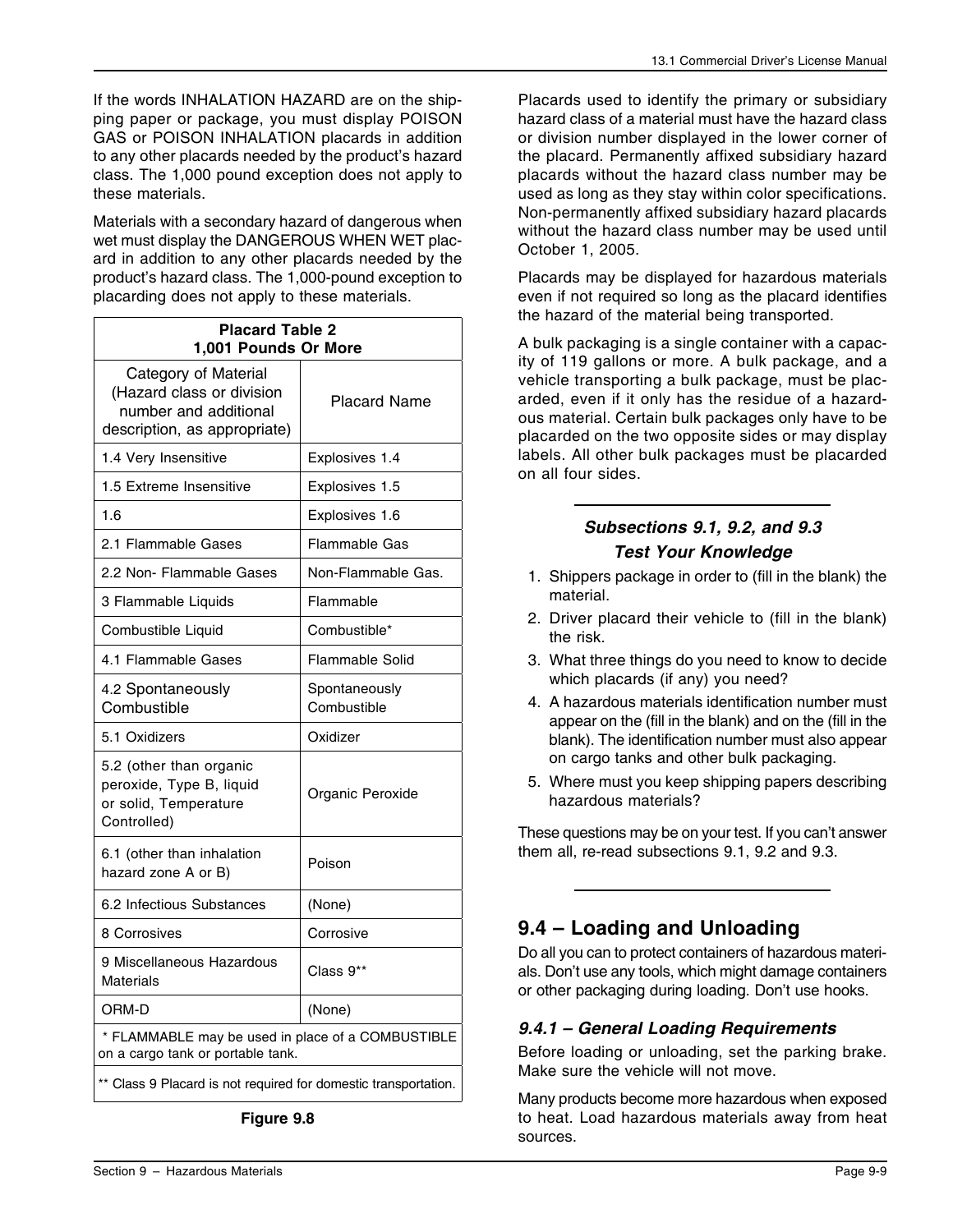Watch for signs of leaking or damaged containers: LEAKS SPELL TROUBLE! Do not transport leaking packages. Depending on the material, you, your truck, and others could be in danger. It is illegal to move a vehicle with leaking hazardous materials.

Containers of Class 1 (explosives), Class 3 (flammable liquids), Class 4 (flammable solids), Class 5 (oxidizers), Class 8 (corrosives), Class 2 (gases), Division 6.1 (poisons), and Class 7 (radioactive) must be braced to prevent movement of the packages during transportation.

**No Smoking.** When loading or unloading hazardous materials, keep fire away. Don't let people smoke nearby. Never smoke around:

- Class 1 (Explosives)
- Class 2.1 (Flammable Gas )
- Class 3 (Flammable Liquids)
- Class 4 (Flammable Solids)
- Class 5 (Oxidizers)

**Secure Against Movement.** Brace containers so they will not fall, slide, or bounce around during transportation. Be very careful when loading containers that have valves or other fittings. All hazardous materials packages must be secured during transportation.

After loading, do not open any package during your trip. Never transfer hazardous materials from one package to another while in transit. You may empty a cargo tank, but do not empty any other package while it is on the vehicle.

Cargo Heater Rules. There are special cargo heater rules for loading:

- Class 1 (Explosives)
- Class 2.1 (Flammable Gas )
- Class 3 (Flammable Liquids)

The rules usually forbid use of cargo heaters, including automatic cargo heater/air conditioner units. Unless you have read all the related rules, don't load the above products in a cargo space that has a heater.

**Use Closed Cargo Space.** You cannot have overhang or tailgate loads of:

- Class 1 (Explosives)
- Class 4 (Flammable Solids)
- Class 5 (Oxidizers)

You must load these hazardous materials into a closed cargo space unless all packages are:

- Fire and water resistant.
- Covered with a fire and water resistant tarp.

#### **Precautions for Specific Hazards**

**Class 1 (Explosives) Materials.** Turn your engine off before loading or unloading any explosives. Then check the cargo space. You must:

- Disable cargo heaters. Disconnect heater power sources and drain heater fuel tanks.
- Make sure there are no sharp points that might damage cargo. Look for bolts, screws, nails, broken side panels, and broken floorboards.
- Use a floor lining with Division 1.1, 1.2, or 1.3 (Class A or B Explosives). The floors must be tight and the liner must be either non-metallic material or non-ferrous metal.

Use extra care to protect explosives. Never use hooks or other metal tools. Never drop, throw, or roll packages. Protect explosive packages from other cargo that might cause damage.

Do not transfer a Division 1.1, 1.2, or 1.3 (Class A or B Explosive) from one vehicle to another on a public roadway except in an emergency. If safety requires an emergency transfer, set out red warning reflectors, flags, or electric lanterns. You must warn others on the road.

Never transport damaged packages of explosives. Do not take a package that shows any dampness or oily stain.

Do not transport Division 1.1 or 1.2 (Class A Explosives) in triples or in vehicle combinations if:

- There is a marked or placarded cargo tank in the combination.
- The other vehicle in the combination contains:
	- Division 1.1 A (Initiating Explosives).
	- Packages of Class 7 (Radioactive) materials labeled "Yellow III."
	- Division 2.3 (Poisonous Gas) or Division 6.1 (Poisonous) materials.
	- Hazardous materials in a portable tank, on a DOT Spec 106A or 110A tank.

**Class 4 (Flammable Solids) and Class 5 (Oxidizers) Materials.** Class 4 materials are solids that react (including fire and explosion) to water, heat, and air or even react spontaneously.

Class 4 and 5 materials must be completely enclosed in a vehicle or covered securely. Class 4 and 5 materials, which become unstable and dangerous when wet, must be kept dry while in transit and during loading and unloading. Materials that are subject to spontaneous combustion or heating must be in vehicles with sufficient ventilation.

**Class 8 (Corrosive) Materials.** If loading by hand, load breakable containers of corrosive liquid one by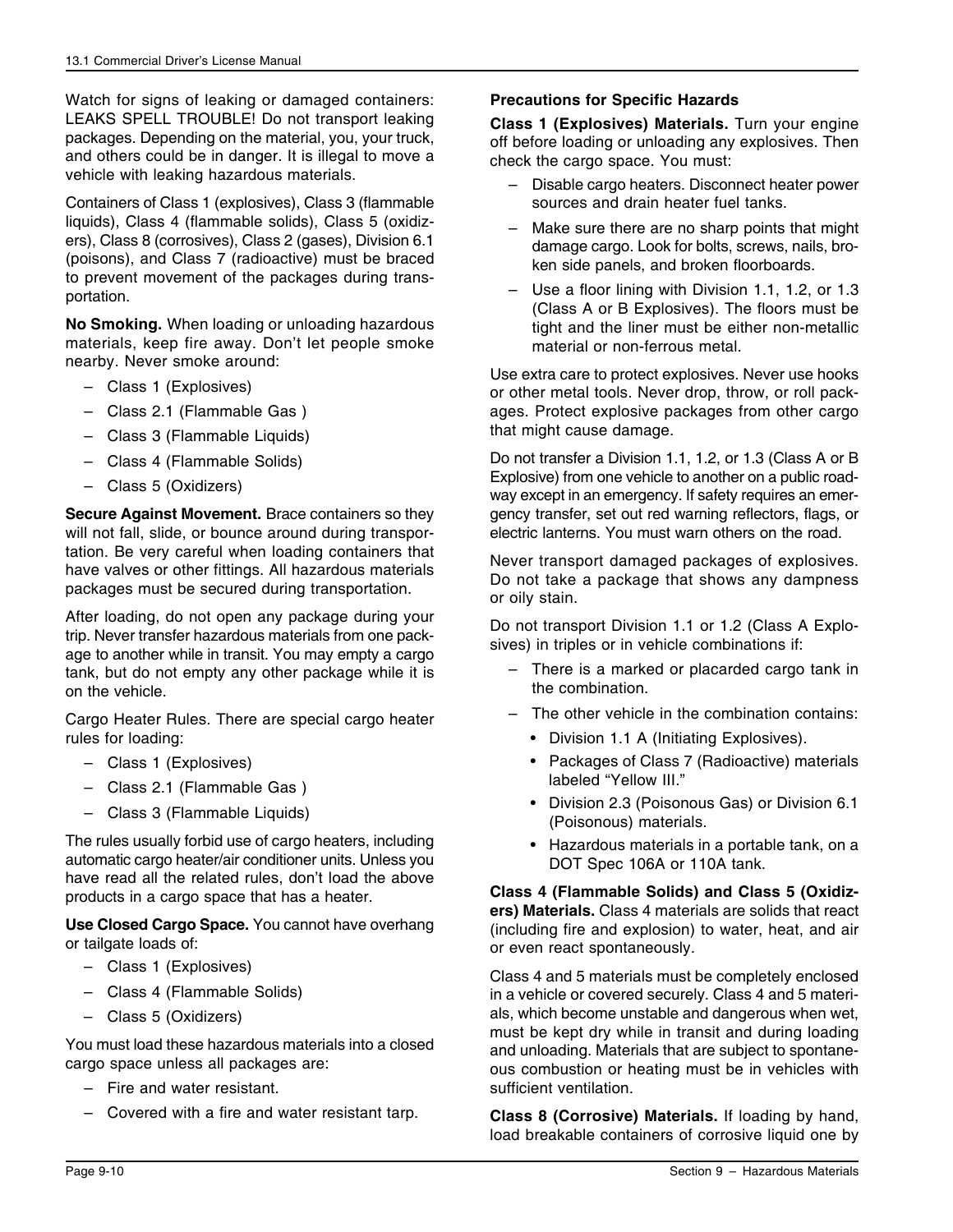one. Keep them right side up. Do not drop or roll the containers. Load them onto an even floor surface. Stack carboys only if the lower tiers can bear the weight of the upper tiers safely.

Do not load nitric acid above any other product.

Load charged storage batteries so their liquid won't spill. Keep them right side up. Make sure other cargo won't fall against or short circuit them.

Never load corrosive liquids next to or above:

- Division 1.4 (Explosives C).
- Division 4.1 (Flammable Solids).
- Division 4.3 (Dangerous When Wet).
- Class 5 (Oxidizers).
- Division 2.3, Zone B (Poisonous Gases).

Never load corrosive liquids with:

- Division 1.1 or 1.2 (Explosives A).
- Division 1.2 or 1.3 (Explosives B).
- Division 1.5 (Blasting Agents).
- Division 2.3, Zone A (Poisonous Gases).
- Division 4.2 (Spontaneously Combustible Materials).
- Division 6.1, PGI, Zone A (Poison Liquids).

**Class 2 (Compressed Gases) Including Cryogenic Liquids.** If your vehicle doesn't have racks to hold cylinders, the cargo space floor must be flat. The cylinders must be:

- Held upright.
- In racks attached to the vehicle or in boxes that will keep them from turning over.

Cylinders may be loaded in a horizontal position (lying down) if it is designed so the relief valve is in the vapor space.

**Division 2.3 (Poisonous Gas) or Division 6.1 (Poisonous) Materials.** Never transport these materials in containers with interconnections. Never load a package labeled POISON or POISON INHALATION HAZARD in the driver's cab or sleeper or with food material for human or animal consumption. There are special rules for loading and unloading Class 2 materials in cargo tanks. You must have special training to do this.

**Class 7 (Radioactive) Materials.** Some packages of Class 7 (Radioactive) materials bear a number called the "transport index." The shipper labels these packages Radioactive II or Radioactive III, and prints the package's transport index on the label. Radiation surrounds each package, passing through all nearby packages. To deal with this problem, the number of

packages you can load together is controlled. Their closeness to people, animals, and unexposed film is also controlled. The transport index tells the degree of control needed during transportation. The total transport index of all packages in a single vehicle must not exceed 50.Table A to this section shows rules for each transport index. It shows how close you can load Class 7 (Radioactive) materials to people, animals, or film. For example, you can't leave a package with a transport index of 1.1 within two feet of people or cargo space walls.

|                                                                                             | Do Not Load Table                                                                                                                                                                                        |
|---------------------------------------------------------------------------------------------|----------------------------------------------------------------------------------------------------------------------------------------------------------------------------------------------------------|
| Do Not Load                                                                                 | In The Same Vehicle With                                                                                                                                                                                 |
| Division 6.1 or 2.3<br>(POISON or poison<br>inhalation hazard labeled<br>material).         | Animal or human food unless the<br>poison package is over packed in<br>an approved way. Foodstuffs are<br>anything you swallow. However,<br>mouthwash, toothpaste, and skin<br>creams are not foodstuff. |
| Division 2.3 (Poisonous)<br>gas Zone A or Division<br>6.1 (Poison) liquids, PGI,<br>Zone A. | Division 5.1 (Oxidizers), Class<br>3 (Flammable Liquids), Class 8<br>(Corrosive Liquids), Division 5.2<br>(Organic Peroxides),                                                                           |
|                                                                                             | Division 1.1, 1.2, 1.3 (Class A or<br>B) Explosives,                                                                                                                                                     |
|                                                                                             | Division 1.5 (Blasting Agents),                                                                                                                                                                          |
|                                                                                             | Division 2.1 (Flammable Gases),<br>Class 4 (Flammable Solids).                                                                                                                                           |
| Charged storage<br>batteries.                                                               | Division 1.1 (Class A Explo-<br>sives).                                                                                                                                                                  |
| Class 1 (Detonating<br>primers).                                                            | Any other explosives unless<br>in authorized containers or<br>packages.                                                                                                                                  |
| Division 6.1 (Cyanides or<br>cyanide mixtures).                                             | Acids, corrosive materials, or<br>other acidic materials which<br>could release hydrocyanic acid.                                                                                                        |
|                                                                                             | For Example:                                                                                                                                                                                             |
|                                                                                             | Cyanides, Inorganic, n.o.s.                                                                                                                                                                              |
|                                                                                             | Silver Cyanide                                                                                                                                                                                           |
|                                                                                             | Sodium Cyanide.                                                                                                                                                                                          |
| Nitric acid (Class B).                                                                      | Other materials unless the nitric<br>acid is not loaded above any<br>other material.                                                                                                                     |

#### **Figure 9.9**

**Mixed loads.** The rules require some products to be loaded separately. You cannot load them together in the same cargo space. Figure 9.9 lists some examples. The regulations (the Segregation and Separation Chart) name other materials you must keep apart.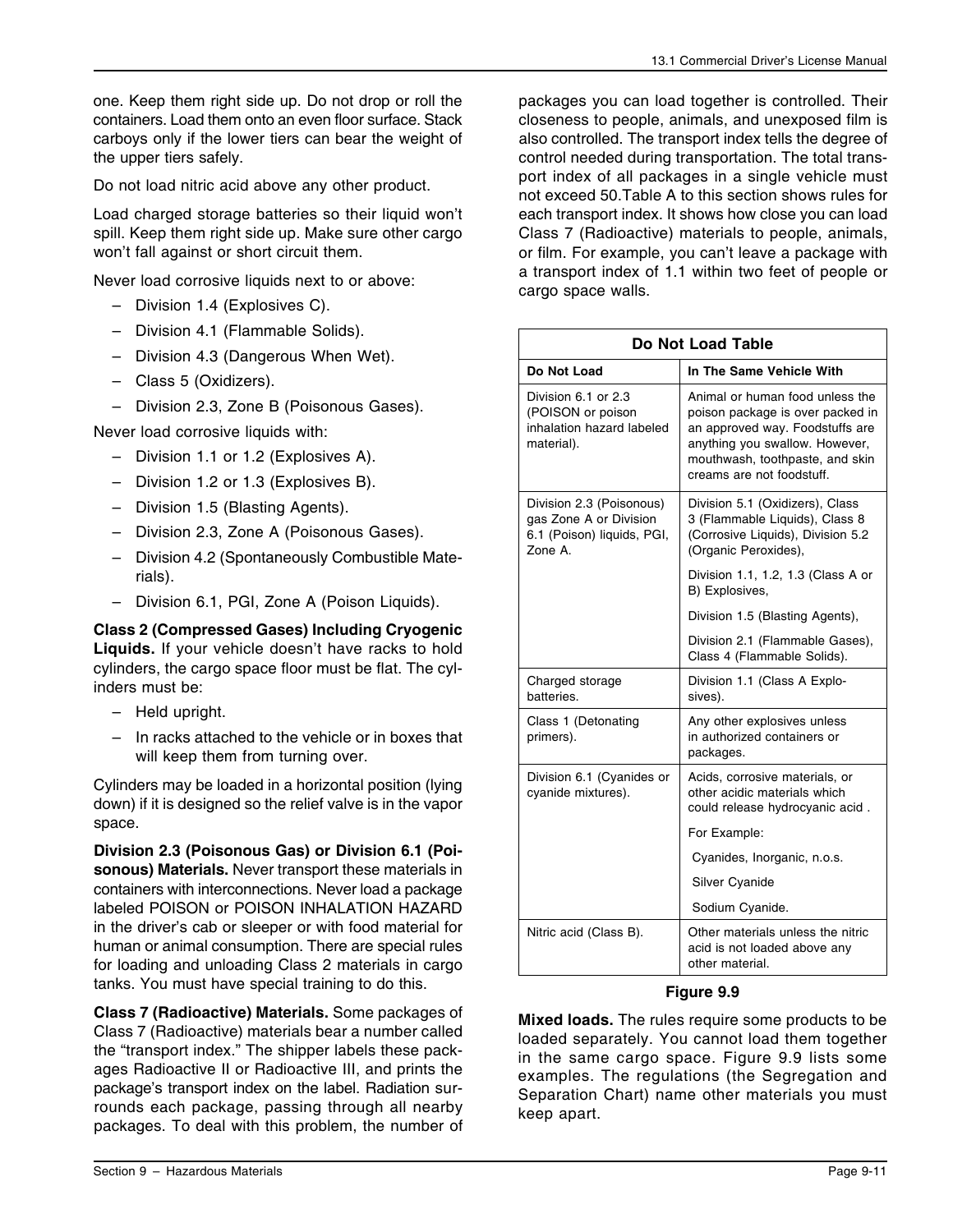# **Subsection 9.4 Test Your Knowledge**

- 1. Around which hazard classes must you never smoke?
- 2. Which three hazard classes should not be loaded into a trailer that has a heater/air conditioner unit?
- 3. Should the floor liner required for Division 1.1 or 1.2 materials (Explosives A) be stainless steel?
- 4. At the shipper's dock you're given a paper for 100 cartons of battery acid. You already have 100 pounds of dry Silver Cyanide on board. What precautions do you have to take?
- 5. Name a hazard class that uses transport indexes to determine the amount that can be loaded in a single vehicle.

These questions may be on your test. If you can't answer them all, re-read subsection 9.4.

## **9.5 – Bulk Packaging Marking, Loading and Unloading**

The glossary at the end of this section gives the meaning of the word bulk. Cargo tanks are bulk packaging permanently attached to a vehicle. Cargo tanks remain on the vehicle when you load and unload them. Portable tanks are bulk packaging, which are not permanently attached to a vehicle. The product is loaded or unloaded while the portable tanks are off the vehicle. Portable tanks are then put on a vehicle for transportation. There are many types of cargo tanks in use. The most common cargo tanks are MC306 for liquids and MC331 for gases.

## **9.5.1 – Markings**

You must display the identification number of the hazardous materials in portable tanks and cargo tanks and other bulk packaging (such as dump trucks). Identification numbers are in column 4 of the Hazardous Materials Table. The rules require black 100 mm (3.9 inch) numbers on orange panels, placards, or a white, diamond-shaped background if no placards are required. Specification cargo tanks must show re-test date markings.

Portable tanks must also show the lessee or owner's name. They must also display the shipping name of the contents on two opposing sides. The letters of the shipping name must be at least two inches tall on portable tanks with capacities of more than 1,000 gallons and one-inch tall on portable tanks with capacities of less than 1,000 gallons. The identification number

must appear on each side and each end of a portable tank or other bulk packaging that hold 1,000 gallons or more and on two opposing sides, if the portable tank holds less than 1,000 gallons. The identification numbers must still be visible when the portable tank is on the motor vehicle. If they are not visible, you must display the identification number on both sides and ends of the motor vehicle.

Intermediate bulk containers (IBCs) are bulk packages, but are not required to have the owner's name or shipping name.

## **9.5.2 – Tank Loading**

The person in charge of loading and unloading a cargo tank must be sure a qualified person is always watching. This person watching the loading or unloading must:

- Be alert.
- Have a clear view of the cargo tank.
- Be within 25 feet of the tank.
- Know of the hazards of the materials involved.
- Know the procedures to follow in an emergency.
- Be authorized to move the cargo tank and able to do so.

There are special attendance rules for cargo tanks transporting propane and anhydrous ammonia.

Close all manholes and valves before moving a tank of hazardous materials, no matter how small the amount in the tank or how short the distance. Manholes and valves must be closed to prevent leaks. It is illegal to move a cargo tank with open valves or covers unless it is empty according to 49 CFR 173.29.

## **9.5.3 – Flammable Liquids**

Turn off your engine before loading or unloading any flammable liquids. Only run the engine if needed to operate a pump. Ground a cargo tank correctly before filling it through an open filling hole. Ground the tank before opening the filling hole, and maintain the ground until after closing the filling hole.

## **9.5.4 – Compressed Gas**

Keep liquid discharge valves on a compressed gas tank closed except when loading and unloading. Unless your engine runs a pump for product transfer, turn it off when loading or unloading. If you use the engine, turn it off after product transfer, before you unhook the hose. Unhook all loading/unloading connections before coupling, uncoupling, or moving a cargo tank. Always chock trailers and semi-trailers to prevent motion when uncoupled from the power unit.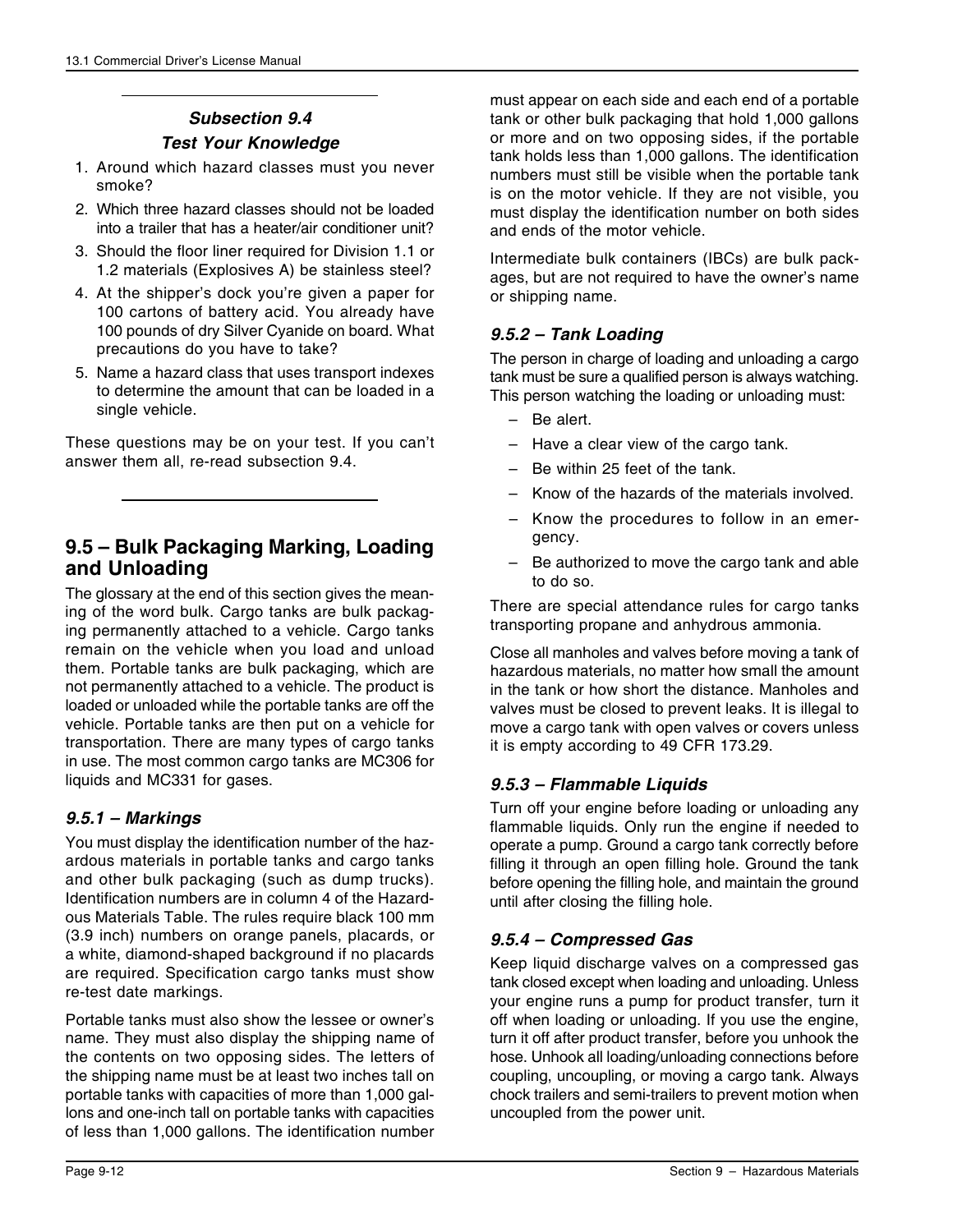## **Subsection 9.5 Test Your Knowledge**

- 1. What are cargo tanks?
- 2. How is a portable tank different from a cargo tank?
- 3. Your engine runs a pump used during delivery of compressed gas. Should you turn off the engine before or after unhooking hoses after delivery?

These questions may be on your test. If you can't answer them all, re-read subsection 9.5.

## **9.6 – Hazardous Materials – Driving and Parking Rules**

### **9.6.1 – Parking with Division 1.1, 1.2, or 1.3 (Class A or B) Explosives**

Never park with Division 1.1, 1.2, or 1.3 (Class A or B) explosives within five feet of the traveled part of the road. Except for short periods of time needed for vehicle operation necessities (e.g., fueling), do not park within 300 feet of:

- A bridge, tunnel, or building.
- A place where people gather.
- An open fire.

If you must park to do your job, do so only briefly.

Don't park on private property unless the owner is aware of the danger. Someone must always watch the parked vehicle. You may let someone else watch it for you only if your vehicle is:

- On the shipper's property.
- On the carrier's property.
- On the consignee's property.

You are allowed to leave your vehicle unattended in a safe haven. A safe haven is an approved place for parking unattended vehicles loaded with explosives. Designation of authorized safe havens is usually made by local authorities.

#### **9.6.2 – Parking a Placarded Vehicle Not Transporting Division 1.1, 1.2, or 1.3 (Class A or B) Explosives**

You may park a placarded vehicle (not laden with explosives) within five feet of the traveled part of the road only if your work requires it. Do so only briefly. Someone must always watch the vehicle when parked on a public roadway or shoulder. Do not uncouple a trailer and leave it with hazardous materials on a public street. Do not park within 300 feet of an open fire.

#### **9.6.3 – Attending Parked Vehicles**

The person attending a placarded vehicle must:

- Be in the vehicle, awake, and not in the sleeper berth, or within 100 feet of the vehicle and have it within clear view.
- Be aware of the hazards of the materials being transported.
- Know what to do in emergencies.
- Be able to move the vehicle, if needed.

### **9.6.4 – No Flares!**

You might break down and have to use stopped vehicle signals. Use reflective triangles or red electric lights. Never use burning signals, such as flares or fuses, around a:

- Tank used for Class 3 (Flammable Liquids) or Division 2.1 (Flammable Gas) whether loaded or empty.
- Vehicle loaded with Division 1.1, 1.2, or 1.3 (Class A or B) Explosives.

### **9.6.5 – Route Restrictions**

Some states and counties require permits to transport hazardous materials or wastes. They may limit the routes you can use. Local rules about routes and permits change often. It is your job as driver to find out if you need permits or must use special routes. Make sure you have all needed papers before starting.

If you work for a carrier, ask your dispatcher about route restrictions or permits. If you are an independent trucker and are planning a new route, check with state agencies where you plan to travel. Some localities prohibit transportation of hazardous materials through tunnels, over bridges, or other roadways. Check before you start.

Whenever placarded, avoid heavily populated areas, crowds, tunnels, narrow streets, and alleys. Take other routes, even if inconvenient, unless there is no other way. Never drive a placarded vehicle near open fires unless you can safely pass without stopping.

If transporting Division 1.1, 1.2, or 1.3 (Class A or B) explosives, you must have a written route plan and follow that plan. Carriers prepare the route plan in advance and give the driver a copy. You may plan the route yourself if you pick up the explosives at a location other than your employer's terminal. Write out the plan in advance. Keep a copy of it with you while transporting the explosives. Deliver shipments of explosives only to authorized persons or leave them in locked rooms designed for explosives storage.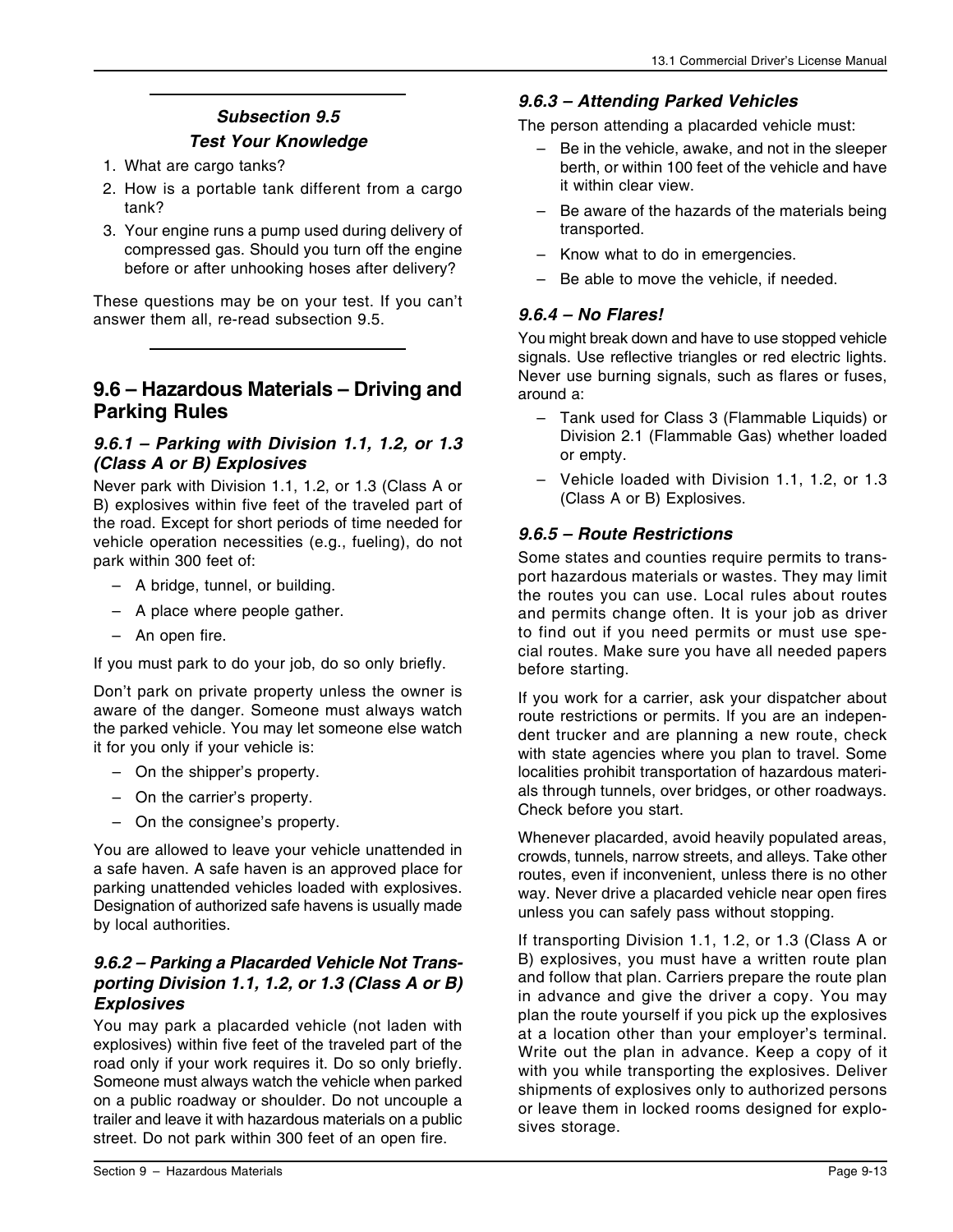A carrier must choose the safest route to transport placarded radioactive materials. After choosing the route, the carrier must tell the driver about the radioactive materials, and show the route plan.

#### **9.6.6 – No Smoking**

Do not smoke within 25 feet of a placarded cargo tank used for Class 3 (flammable liquids) or Division 2.1 (gases). Also, do not smoke or carry a lighted cigarette, cigar, or pipe within 25 feet of any vehicle, which contains:

- Class 1 (Explosives)
- Class 3 Flammable Liquids)
- Class 4 (Flammable Solids)
- Class 5 (Oxidizers)

## **9.6.7 – Refuel with Engine Off**

Turn off your engine before fueling a motor vehicle containing hazardous materials. Someone must always be at the nozzle, controlling fuel flow.

### **9.6.8 – 10 B:C Fire Extinguisher**

The power unit of placarded vehicles must have a fire extinguisher with a UL rating of 10 B:C or more.

#### **9.6.9 – Check Tires**

Make sure your tires are properly inflated. Check placarded vehicles with dual tires at the start of each trip and when you park. You must check the tires each time you stop. The only acceptable way to check tire pressure is to use a tire pressure gauge.

Do not drive with a tire that is leaking or flat except to the nearest safe place to fix it. Remove any overheated tire. Place it a safe distance from your vehicle. Don't drive until you correct the cause of the overheating. Remember to follow the rules about parking and attending placarded vehicles. They apply even when checking, repairing, or replacing tires.

#### **9.6.10 – Where to Keep Shipping Papers and Emergency Response Information**

Do not accept a hazardous materials shipment without a properly prepared shipping paper. A shipping paper for hazardous materials must always be easily recognized. Other people must be able to find it quickly after an accident.

- Clearly distinguish hazardous materials shipping papers from others by tabbing them or keeping them on top of the stack of papers.
- When you are behind the wheel, keep shipping papers within your reach (with your seat belt on), or in a pouch on the driver's door. They must be easily seen by someone entering the cab.
- When not behind the wheel, leave shipping papers in the driver's door pouch or on the driver's seat.
- Emergency response information must be kept in the same location as the shipping paper.
- Papers for Division 1.1, 1.2 or, 1.3 (Class A or B) Explosives.

A carrier must give each driver transporting Division 1.1, 1.2, or 1.3 (Class A or B) explosives a copy of Federal Motor Carrier Safety Regulations (FMCSR), Part 397. The carrier must also give written instructions on what to do if delayed or in an accident. The written instructions must include:

- The names and telephone numbers of people to contact (including carrier agents or shippers).
- The nature of the explosives transported.
- The precautions to take in emergencies such as fires, accidents, or leaks.

Drivers must sign a receipt for these documents.

You must be familiar with, and have in your possession while driving, the:

- Shipping papers.
- Written emergency instructions.
- Written route plan.
- A copy of FMCSR, Part 397.

## **9.6.11 – Equipment for Chlorine**

A driver transporting chlorine in cargo tanks must have an approved gas mask in the vehicle. The driver must also have an emergency kit for controlling leaks in dome cover plate fittings on the cargo tank.

## **9.6.12 – Stop Before Railroad Crossings**

Stop before a railroad crossing if your vehicle:

- Is placarded.
- Carries any amount of chlorine.
- Has cargo tanks, whether loaded or empty used for hazardous materials.

You must stop 15 to 50 feet before the nearest rail. Proceed only when you are sure no train is coming. Don't shift gears while crossing the tracks.

## **9.7 – Hazardous Materials – Emergencies**

### **9.7.1 – Emergency Response Guidebook (ERG)**

The Department of Transportation has a guidebook for firefighters, police, and industry workers on how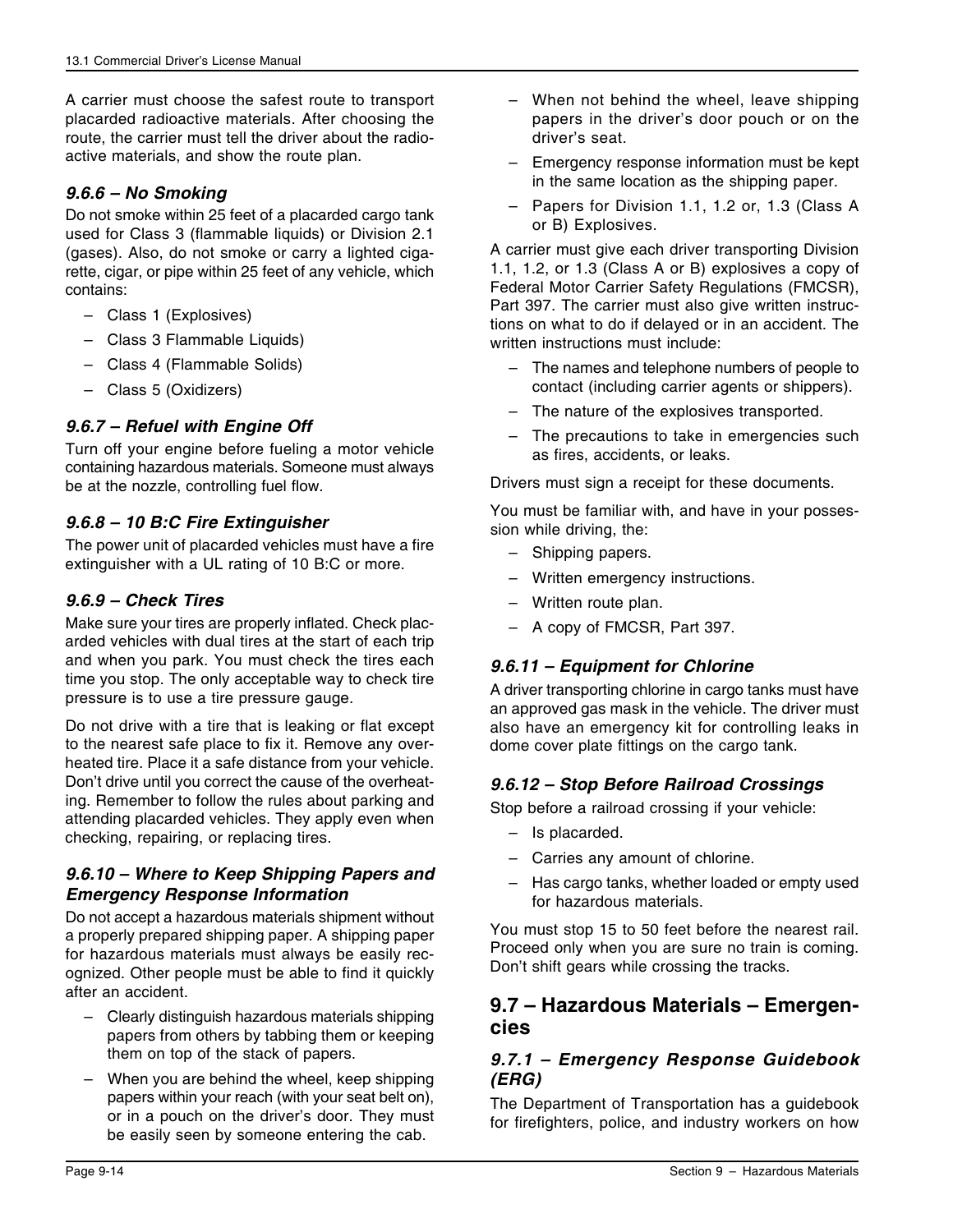to protect themselves and the public from hazardous materials. The guide is indexed by proper shipping name and hazardous materials identification number. Emergency personnel look for these things on the shipping paper. That is why it is vital that the proper shipping name, identification number, label, and placards are correct.

#### **9.7.2 – Accidents/Incidents**

As a professional driver, your job at the scene of an accident is to:

- Keep people away from the scene.
- Limit the spread of material, only if you can safely do so.
- Communicate the danger of the hazardous materials to emergency response personnel.
- Provide emergency responders with the shipping papers and emergency response information.

Follow this checklist:

- Check to see that your driving partner is OK.
- Keep shipping papers with you.
- Keep people far away and upwind.
- Warn others of the danger.
- Send for help.
- Follow your employer's instructions.

#### **9.7.3 – Fires**

You might have to control minor truck fires on the road. However, unless you have the training and equipment to do so safely, don't fight hazardous materials fires. Dealing with hazardous materials fires requires special training and protective gear.

When you discover a fire, send for help. You may use the fire extinguisher to keep minor truck fires from spreading to cargo before firefighters arrive. Feel trailer doors to see if they are hot before opening them. If hot, you may have a cargo fire and should not open the doors. Opening doors lets air in and may make the fire flare up. Without air, many fires only smolder until firemen arrive, doing less damage. If your cargo is already on fire, it is not safe to fight the fire. Keep the shipping papers with you to give to emergency personnel as soon as they arrive. Warn other people of the danger and keep them away.

If you discover a cargo leak, identify the hazardous materials leaking by using shipping papers, labels, or package location. Do not touch any leaking material- many people injure themselves by touching hazardous materials. Do not try to identify the material or find the source of a leak by smell. Toxic gases can destroy

your sense of smell and can injure or kill you even if they don't smell. Never eat, drink, or smoke around a leak or spill.

If hazardous materials are spilling from your vehicle, do not move it any more than safety requires. You may move off the road and away from places where people gather, if doing so serves safety. Only move your vehicle if you can do so without danger to yourself or others.

Never continue driving with hazardous materials leaking from your vehicle in order to find a phone booth, truck stop, help, or similar reason. Remember, the carrier pays for the cleanup of contaminated parking lots, roadways, and drainage ditches. The costs are enormous, so don't leave a lengthy trail of contamination. If hazardous materials are spilling from your vehicle:

- Park it.
- Secure the area.
- Stay there.
- Send someone else for help.

When sending someone for help, give that person:

- A description of the emergency.
- Your exact location and direction of travel.
- Your name, the carrier's name, and the name of the community or city where your terminal is located.
- The proper shipping name, hazard class, and identification number of the hazardous materials, if you know them.

This is a lot for someone to remember. It is a good idea to write it all down for the person you send for help. The emergency response team must know these things to find you and to handle the emergency. They may have to travel miles to get to you. This information will help them to bring the right equipment the first time, without having to go back for it.

Never move your vehicle, if doing so will cause contamination or damage the vehicle. Keep downwind and away from roadside rests, truck stops, cafes, and businesses. Never try to repack leaking containers. Unless you have the training and equipment to repair leaks safely, don't try it. Call your dispatcher or supervisor for instructions and, if needed, emergency personnel.

#### **9.7.4 – Responses to Specific Hazards**

**Class 1 (Explosives).** If your vehicle has a breakdown or accident while carrying explosives, warn others of the danger. Keep bystanders away. Do not allow smoking or open fire near the vehicle. If there is a fire, warn everyone of the danger of explosion.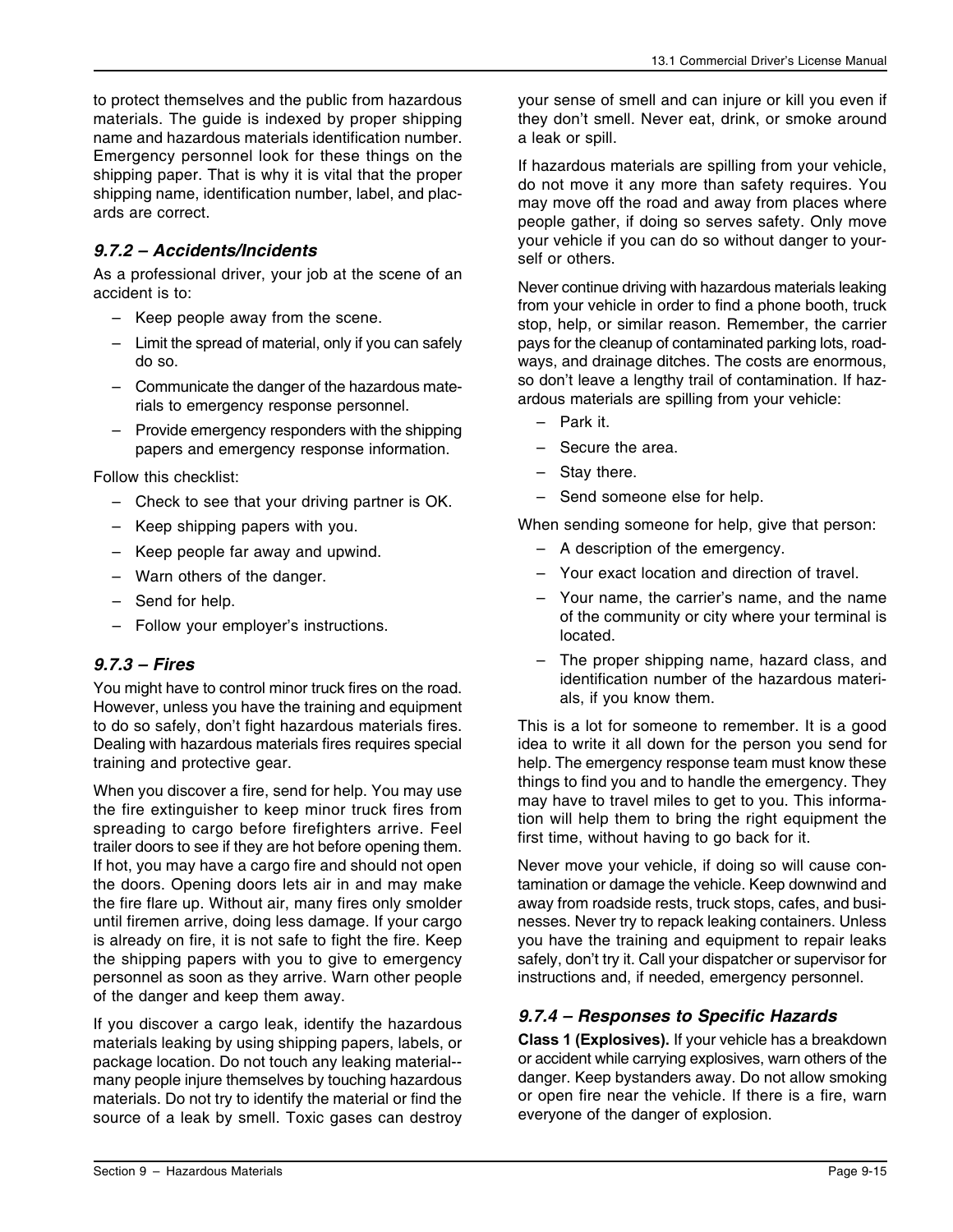Remove all explosives before separating vehicles involved in a collision. Place the explosives at least 200 feet from the vehicles and occupied buildings. Stay a safe distance away.

**Class 2 (Compressed Gases).** If compressed gas is leaking from your vehicle, warn others of the danger. Only permit those involved in removing the hazard or wreckage to get close. You must notify the shipper if compressed gas is involved in any accident.

Unless you are fueling machinery used in road construction or maintenance, do not transfer a flammable compressed gas from one tank to another on any public roadway.

**Class 3 (Flammable Liquids).** If you are transporting a flammable liquid and have an accident or your vehicle breaks down, prevent bystanders from gathering. Warn people of the danger. Keep them from smoking.

Never transport a leaking cargo tank farther than needed to reach a safe place. Get off the roadway if you can do so safely. Don't transfer flammable liquid from one vehicle to another on a public roadway except in an emergency.

**Class 4 (Flammable Solids) and Class 5 (Oxidizing Materials).** If a flammable solid or oxidizing material spills, warn others of the fire hazard. Do not open smoldering packages of flammable solids. Remove them from the vehicle if you can safely do so. Also, remove unbroken packages if it will decrease the fire hazard.

**Class 6 (Poisonous Materials and Infectious Sub**stances). It is your job to protect yourself, other people, and property from harm. Remember that many products classed as poison are also flammable. If you think a Division 2.3 (Poison Gases) or Division 6.1 (Poison Materials) might be flammable, take the added precautions needed for flammable liquids or gases. Do not allow smoking, open flame, or welding. Warn others of the hazards of fire, of inhaling vapors, or coming in contact with the poison.

A vehicle involved in a leak of Division 2.3 (Poison Gases) or Division 6.1 (Poisons) must be checked for stray poison before being used again.

If a Division 6.2 (Infectious Substances) package is damaged in handling or transportation, you should immediately contact your supervisor. Packages that appear to be damaged or show signs of leakage should not be accepted.

**Class 7 (Radioactive Materials).** If radioactive material is involved in a leak or broken package, tell your dispatcher or supervisor as soon as possible. If there is

a spill, or if an internal container might be damaged, do not touch or inhale the material. Do not use the vehicle until it is cleaned and checked with a survey meter.

**Class 8 (Corrosive Materials).** If corrosives spill or leak during transportation, be careful to avoid further damage or injury when handling the containers. Parts of the vehicle exposed to a corrosive liquid must be thoroughly washed with water. After unloading, wash out the interior as soon as possible before reloading.

If continuing to transport a leaking tank would be unsafe, get off the road. If safe to do so, contain any liquid leaking from the vehicle. Keep bystanders away from the liquid and its fumes. Do everything possible to prevent injury to yourself and to others.

## **9.7.5 – Required Notification**

The National Response Center helps coordinate emergency response to chemical hazards. It is a resource to the police and firefighters. It maintains a 24-hour toll-free line. You or your employer must phone when any of the following occur as a direct result of a hazardous materials incident:

- A person is killed.
- An injured person requires hospitalization.
- Estimated property damage exceeds \$50,000.
- The general public is evacuated for more than one hour.
- One or more major transportation arteries or facilities are closed for one hour or more.
- Fire, breakage, spillage, or suspected radioactive contamination occurs.
- Fire, breakage, spillage or suspected contamination occur involving shipment of etiologic agents (bacteria or toxins).
- A situation exists of such a nature (e.g., continuing danger to life exists at the scene of an incident) that, in the judgment of the carrier, should be reported.

#### **National Response Center (800) 424-8802**

Persons telephoning the National Response Center should be ready to give:

- Their name.
- Name and address of the carrier they work for.
- Phone number where they can be reached.
- Date, time, and location of incident.
- The extent of injuries, if any.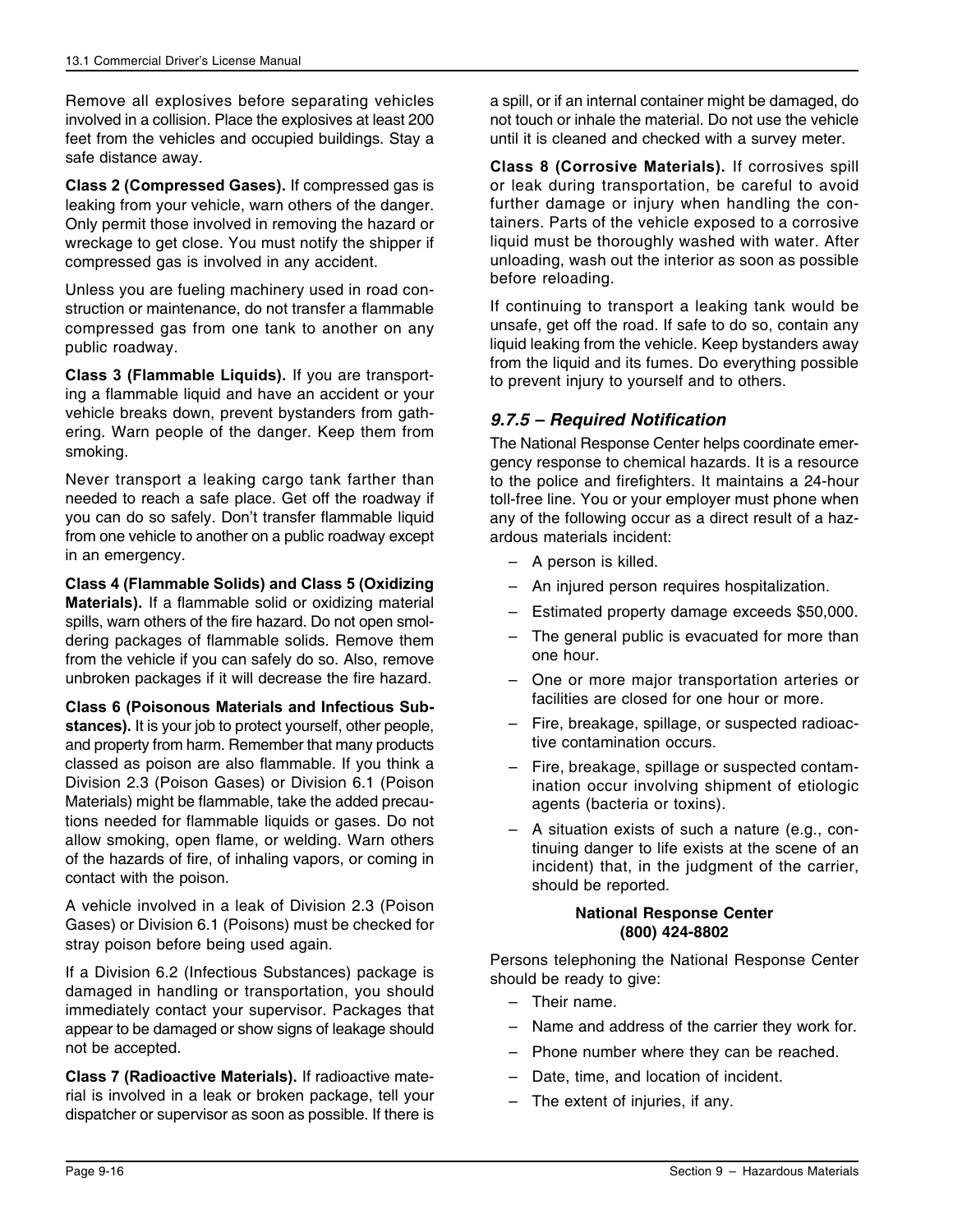- Classification, name, and quantity of hazardous materials involved, if such information is available.
- Type of incident and nature of hazardous materials involvement and whether a continuing danger to life exists at the scene.

If a reportable quantity of hazardous substance was involved, the caller should give the name of the shipper and the quantity of the hazardous substance discharged.

Be prepared to give your employer the required information as well. Carriers must make detailed written reports within 30 days of an incident.

### **CHEMTREC**

#### **(800) 424-9300**

The Chemical Transportation Emergency Center (CHEMTREC) in Washington also has a 24-hour toll-free line. CHEMTREC was created to provide emergency personnel with technical information about the physical properties of hazardous materials. The National Response Center and CHEMTREC are in close communication. If you call either one, they will tell the other about the problem when appropriate.

|                           | <b>Radioactive Separation</b><br>Table A                |                 |                 |                  |                 |                                     |  |
|---------------------------|---------------------------------------------------------|-----------------|-----------------|------------------|-----------------|-------------------------------------|--|
| TOTAL TRANS-              | MINIMUM DISTANCE IN FEET TO<br>NEAREST UNDEVELOPED FILM |                 |                 |                  |                 | COMPARTMENT                         |  |
| PORT INDEX                | $0 - 2$<br>Hrs.                                         | $2 - 4$<br>Hrs. | $4 - 8$<br>Hrs. | $8 - 12$<br>Hrs. | Over 12<br>Hrs. | PARTITIONS<br>TO PEOPLE<br>OR CARGO |  |
| None                      | 0                                                       | 0               | 0               | 0                | 0               | 0                                   |  |
| $0.1$ to<br>1.0           | 1                                                       | 2               | 3               | 4                | 5               | 1                                   |  |
| 1.1 <sub>to</sub><br>5.0  | 3                                                       | 4               | 6               | 8                | 11              | 2                                   |  |
| 5.1 <sub>to</sub><br>10.0 | 4                                                       | 6               | 9               | 11               | 15              | 3                                   |  |
| $10.1$ to<br>20.0         | 5                                                       | 8               | 12              | 16               | 22              | 4                                   |  |
| $20.1$ to<br>30.0         | 7                                                       | 10              | 15              | 20               | 29              | 5                                   |  |
| 30.1 to<br>40.0           | 8                                                       | 11              | 17              | 22               | 33              | 6                                   |  |
| 40.1 to<br>50.0           | 9                                                       | 12              | 19              | 24               | 36              |                                     |  |

#### **Figure 9.10**

Do not leave radioactive yellow - II or yellow - III labeled packages near people, animals, or film longer than shown in Figure 9.10

#### **Classes of Hazardous Materials**

Hazardous materials are categorized into nine major hazard classes and additional categories for consumer commodities and combustible liquids. The classes of hazardous materials are listed in Figure 9.12.

|              | <b>Hazard Class Definitions</b><br><b>Table B</b> |                                           |  |  |  |
|--------------|---------------------------------------------------|-------------------------------------------|--|--|--|
| <b>Class</b> | <b>Class Name</b>                                 | <b>Example</b>                            |  |  |  |
| 1            | <b>Explosives</b>                                 | Ammunition,<br>Dynamite, Fireworks        |  |  |  |
| 2            | Gases                                             | Propane, Oxygen,<br>Helium                |  |  |  |
| 3            | Flammable                                         | Gasoline Fuel,<br>Acetone                 |  |  |  |
| 4            | <b>Flammable Solids</b>                           | Matches, Fuses                            |  |  |  |
| 5            | Oxidizers                                         | Ammonium Nitrate,<br>Hydrogen Peroxide    |  |  |  |
| 6            | Poisons                                           | Pesticides, Arsenic                       |  |  |  |
| 7            | Radioactive                                       | Uranium, Plutonium                        |  |  |  |
| 8            | Corrosives                                        | Hydrochloric Acid,<br><b>Battery Acid</b> |  |  |  |
| 9            | Miscellaneous<br>Hazardous<br>Materials           | Formaldehyde,<br>Asbestos                 |  |  |  |
| None         | ORM-D (Other<br>Regulated<br>Material-Domestic)   | Hair Spray or<br>Charcoal                 |  |  |  |
| None         | Combustible<br>Liquids                            | Fuel Oils, Lighter<br>Fluid               |  |  |  |

**Figure 9.11** 

# **Subsections 9.6 and 9.7 Test Your Knowledge**

- 1. If your placarded trailer has dual tires, how often should you check the tires?
- 2. What is a safe haven?
- 3. How close to the traveled part of the roadway can you park with Division 1.2 or 1.3 materials (Explosive B)?
- 4. How close can you park to a bridge, tunnel, or building with the same load?
- 5. What type of fire extinguisher must placarded vehicles carry?
- 6. You're hauling 100 pounds of Division 4.3 (dangerous when wet) materials. Do you need to stop before a railroad-highway crossing?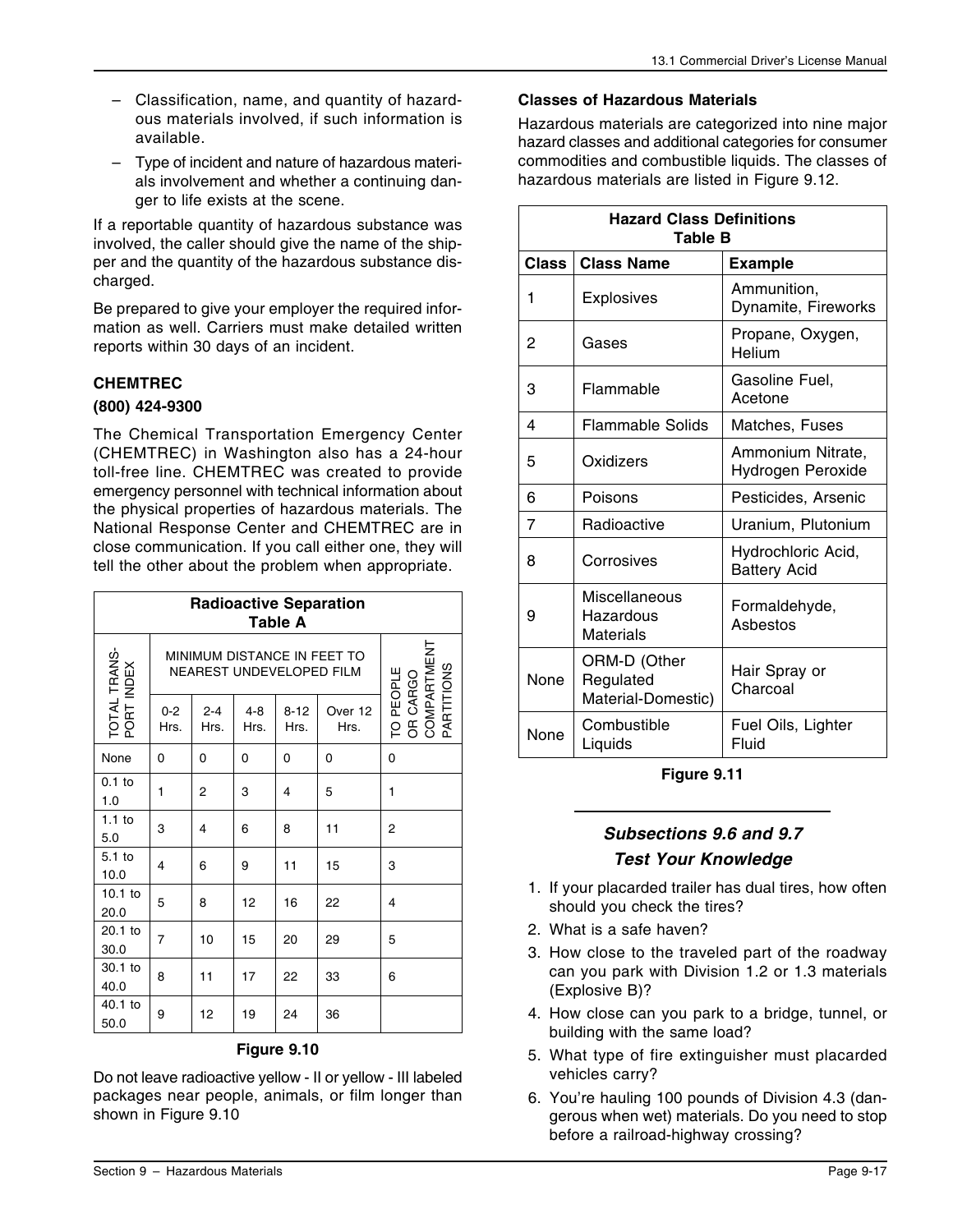- 7. At a rest area you discover your hazardous materials shipments slowly leaking from the vehicle. There is no phone around. What should you do?
- 8. What is the Emergency Response Guide (ERG)?

These questions may be on your test. If you can't answer them all, re-read subsections 9.6 and 9.7.

## **9.8 – Hazardous Materials Glossary**

This glossary presents definitions of certain terms used in this section. A complete glossary of terms can be found in the federal Hazardous Materials Rules (49 CFR 171.8). You should have an up-to-date copy of these rules for your reference.

(**NOTE:** You will not be tested on this glossary.)

Sec. 171.8 Definitions and abbreviations.

**Bulk packaging** – Packaging, other than a vessel, or a barge, including a transport vehicle or freight container, in which hazardous materials are loaded with no intermediate form of containment and which has:

- 1. A maximum capacity greater than 450 L (119 gallons) as a receptacle for a liquid;
- 2. A maximum net mass greater than 400 kg (882 pounds) or a maximum capacity greater than 450 L (119 gallons) as a receptacle for a solid; or
- 3. A water capacity greater than 454 kg (1000 pounds) as a receptacle for a gas as defined in Sec. 173.115.

**Cargo tank** - A bulk packaging which:

- 1. Is a tank intended primarily for the carriage of liquids or gases and includes appurtenances, reinforcements, fittings, and closures (for "tank", see 49 CFR 178.345‑1(c), 178.337‑1, or 178.338‑1, as applicable);
- 2. Is permanently attached to or forms a part of a motor vehicle, or is not permanently attached to a motor vehicle but which, by reason of its size, construction, or attachment to a motor vehicle is loaded or unloaded without being removed from the motor vehicle; and
- 3. Is not fabricated under a specification for cylinders, portable tanks, tank cars, or multi-unit tank car tanks.

**Carrier** – A person engaged in the transportation of passengers or property by:

- 1. Land or water as a common, contract, or private carrier, or
- 2. Civil aircraft.

**Consignee** – The business or person to whom a shipment is delivered.

**Division** – A subdivision of a hazard class.

**EPA** – U.S. Environmental Protection Agency.

**FMCSR** – The Federal Motor Carrier Safety Regulations.

**Freight container** – a reusable container having a volume of 64 cubic feet or more, designed and constructed to permit being lifted with its contents intact and intended primarily for containment of packages (in unit form) during transportation.

**Fuel tank** – A tank, other than a cargo tank, used to transport flammable or combustible liquid or compressed gas for the purpose of supplying fuel for propulsion of the transport vehicle to which it is attached, or for the operation of other equipment on the transport vehicle.

**Gross weight or gross mass** – The weight of the packaging plus the weight of its contents.

**Hazard class** – The category of hazard assigned to a hazardous material under the definitional criteria of Part 173 and the provisions of the Sec. 172.101 Table. A material may meet the defining criteria for more than one hazard class but is assigned to only one hazard class.

**Hazardous materials** – A substance or material which has been determined by the Secretary of Transportation to be capable of posing an unreasonable risk to health, safety, and property when transported in commerce, and which has been so designated. The term includes hazardous substances, hazardous wastes, marine pollutants, elevated temperature materials and materials designated as hazardous in the hazardous materials table of §172.101, and materials that meet the defining criteria for hazard classes and divisions in §173, subchapter c of this chapter.

**Hazardous substance** - A material, including its mixtures and solutions, that:

- 1. Is listed in Appendix A to Sec. 172.101;
- 2. Is in a quantity, in one package, which equals or exceeds the reportable quantity (RQ) listed in Appendix A to Sec. 172.101; and
- 3. When in a mixture or solution ‑
	- (i) For radionuclides, conforms to paragraph 7 of Appendix A to Sec. 172.101.
	- (ii) For other than radionuclides, is in a concentration by weight which equals or exceeds the concentration corresponding to the RQ of the material, as shown in Figure 9.12.